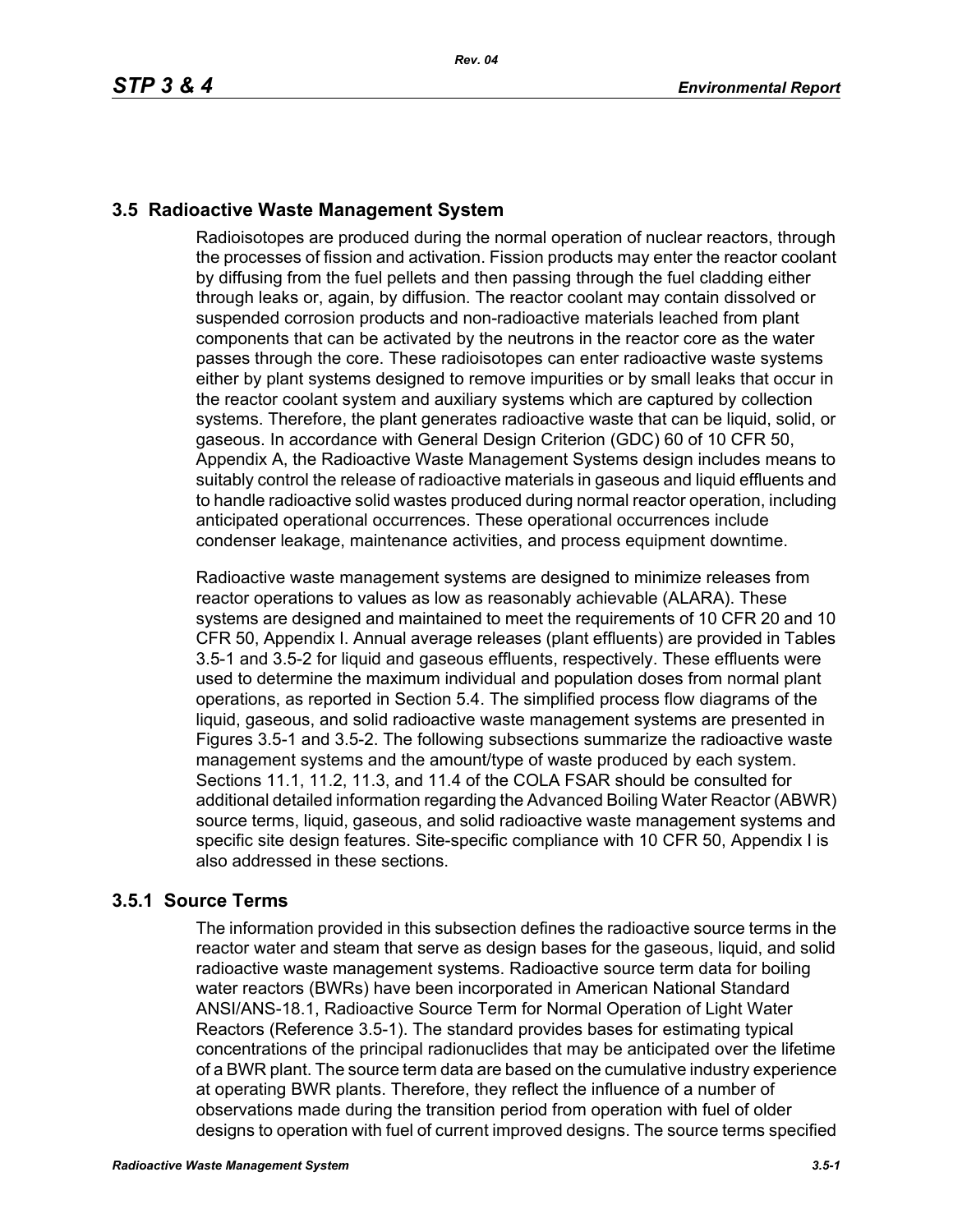*Rev. 04*

in this section were obtained by applying the procedures of Reference 3.5-1 for estimation of typical source terms and adjusting the results upward as appropriate to ensure conservative bases for design. The methodology for adjustment of the source terms is provided in Section 11.1.3 of the DCD. The plant parameters and nuclide removal rate parameters used to perform the adjustment calculations are contained in DCD Tables 11.1-6 and 11.1-7, respectively. A major parameter in the adjustment of the source term is the reactor thermal power. These are 3400 MWt for the reference BWR and 3926 MWt for the ABWR.

The various radionuclides included in the design basis source term have been categorized as fission products or activation products and tabulated in the subsections that follow. The lists do not necessarily include all radionuclides that may be detectable or theoretically predicted to be present. Those that have been included are considered to be potentially significant with respect to one or more of the following considerations:

- **Plant equipment design**
- **s** Shielding design
- **Understanding system operation and performance**
- **Measurement practicability**
- **Evaluation of radioactivity in effluents to the environment**

### **3.5.1.1 Fission Products**

### **3.5.1.1.1 Noble Gas Fission Products**

Typical concentrations of the 13 principal noble gas fission products as observed in steam flowing from the BWR reactor vessel are provided in the source term standard ANSI/ANS-18.1 (Reference 3.5-1). Concentrations in the reactor water are considered negligible because all of the gases released to the coolant are assumed to be rapidly transported out of the vessel with the steam and removed from the system with the other noncondensables in the main condenser.

The design basis noble gas source term for the ABWR is selected such that the mix is that of Reference 3.5-1 and the total of the release rates of the 13 noble gases from the vessel is 3700 MBq/s (megabecquerels per second) as evaluated after a 30-minute decay. The noble radiogas source term rate after 30-minute decay has been used as a conventional measure of the fuel leakage rate, since it is conveniently measurable and is consistent with the nominal 30-minute offgas holdup system used on a number of early plants. A design basis noble gas release rate of 3700 MBq/s after a 30-minute decay has historically been used for the design of the gaseous waste management systems in BWR plants (Reference 3.5-2) with satisfactory results. It was selected on the basis of operating experience with consideration given to several judgmental factors, including the implications to environmental releases, system contamination, and building air contamination. The design basis value is considered to represent a long-term average value. An instantaneous release rate of several times the annual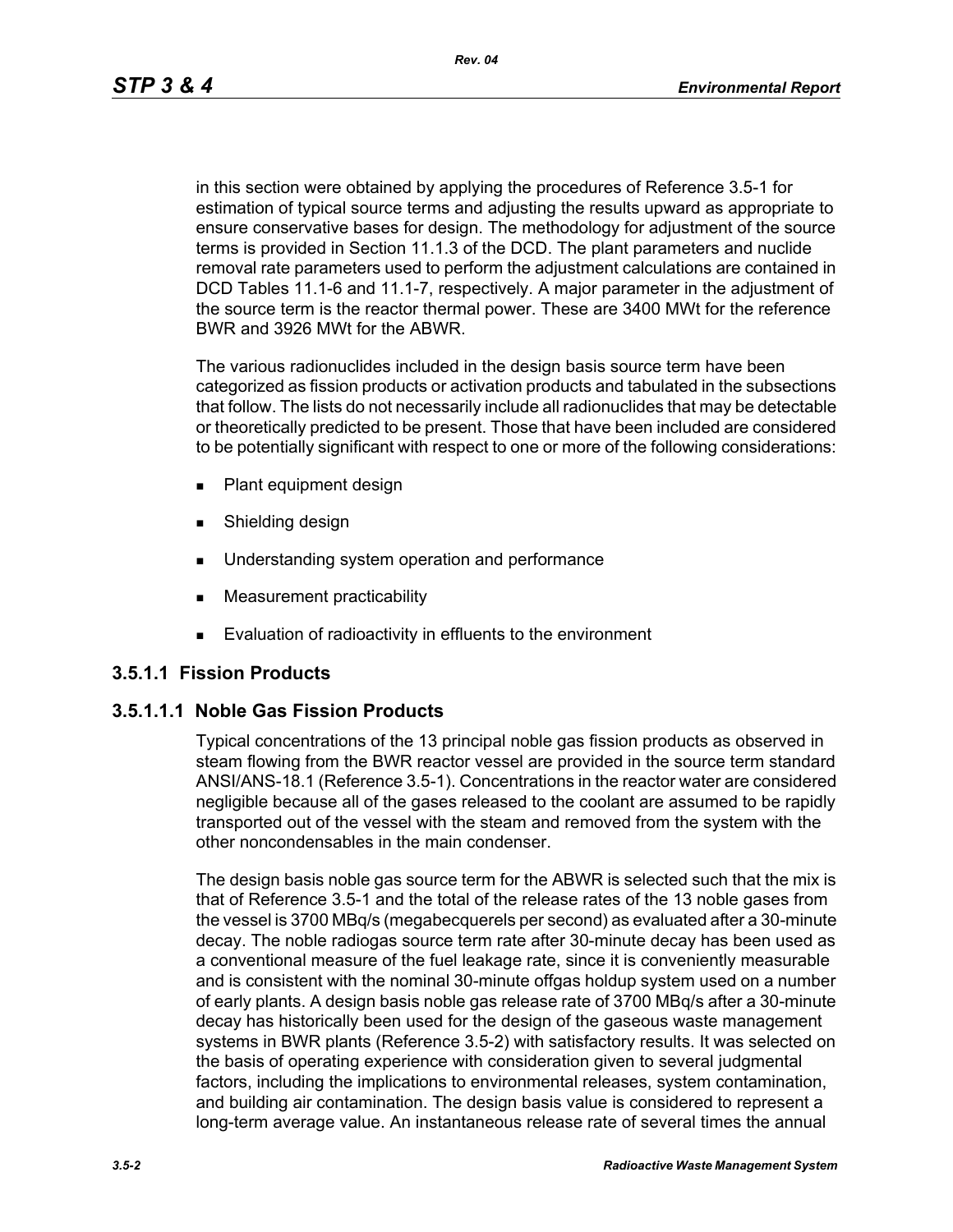average permissible release rate limit may be permitted as long as it is consistent with the limits established by 10 CFR 20 and the annual average is not exceeded. Normal operational noble gas release rates for the ABWR are expected to be approximately 555 MBq/s as evaluated after a 30-minute decay (Reference 3.5-5, Subsection 11.1.1.2). This may be compared with normal release rates on the order of 1850 MBq/s based on fuel experience through the mid 1970s (Reference 3.5-3). Consequently, with continued application of the design basis of 3700 MBq/s, there is increased margin relative to expected release rates when operating with fuel of modern design. The design basis noble gas source terms are presented in Table 3.5-3.

### **3.5.1.1.2 Radioiodine Fission Products**

For many years, design basis radioiodine source terms for BWRs have been specified to be consistent with an I-131 leak rate of 25.9 MBq/s from the fuel (Reference 3.5-2). Experience indicated that I-131 leakage rates this high would be approached only during operation with substantial fuel cladding defects. It would not be anticipated that full power operation would continue for any significant period of time with fuel cladding defects as severe as might be indicated by I-131 leakage as much as of 25.9 MBq/s. The design basis reactor water radioiodine concentrations for the ABWR are based on the relative mix of radioiodines in reactor water predicted by the data of Reference 3.5- 1 with magnitudes increased such that the I-131 concentration is consistent with a release rate of 25.9 MBq/s from the fuel. This provides a substantial margin relative to the expected I-131 release rate of approximately 3.7 MBq/s.

Reference 3.5-1 specifies expected concentrations of the five principal radioiodines in reactor water for a reference BWR design and provides the bases for adjusting the concentrations for plants with relevant plant parameters that do not match those of the reference plant. The design basis concentrations in reactor water are presented in Table 3.5-4. The ratio of concentration in reactor steam to concentration in reactor water (carryover ratio) is taken to be 0.015 for radioiodines (Reference 3.5-1). Consequently, the design basis concentrations of radioiodines in steam are determined by multiplying the values of Table 3.5-4 by the factor of 0.015.

#### **3.5.1.1.3 Other Fission Products**

This category includes all fission products, other than noble gases and iodines, and also includes transuranic nuclides. Some of the fission products are noble gas daughter products that are produced in the steam and condensate system. The only transuranic nuclide that is detectable in significant concentrations is Np-239. Concentrations of those radionuclides that are typically observable in the coolant are provided in Reference 3.5-1 for a reference BWR plant. The reference plant concentrations were adjusted to obtain estimates for the ABWR plant. The design basis reactor water concentrations are presented in Table 3.5-5. The ratio of concentration in steam to concentration in water (carryover) for these nuclides is expected to be less than 0.001 (Reference 3.5-5, Section 11.1.1.3). The design basis concentrations in steam are obtained by multiplying the values in Table 3.5-5 by 0.001.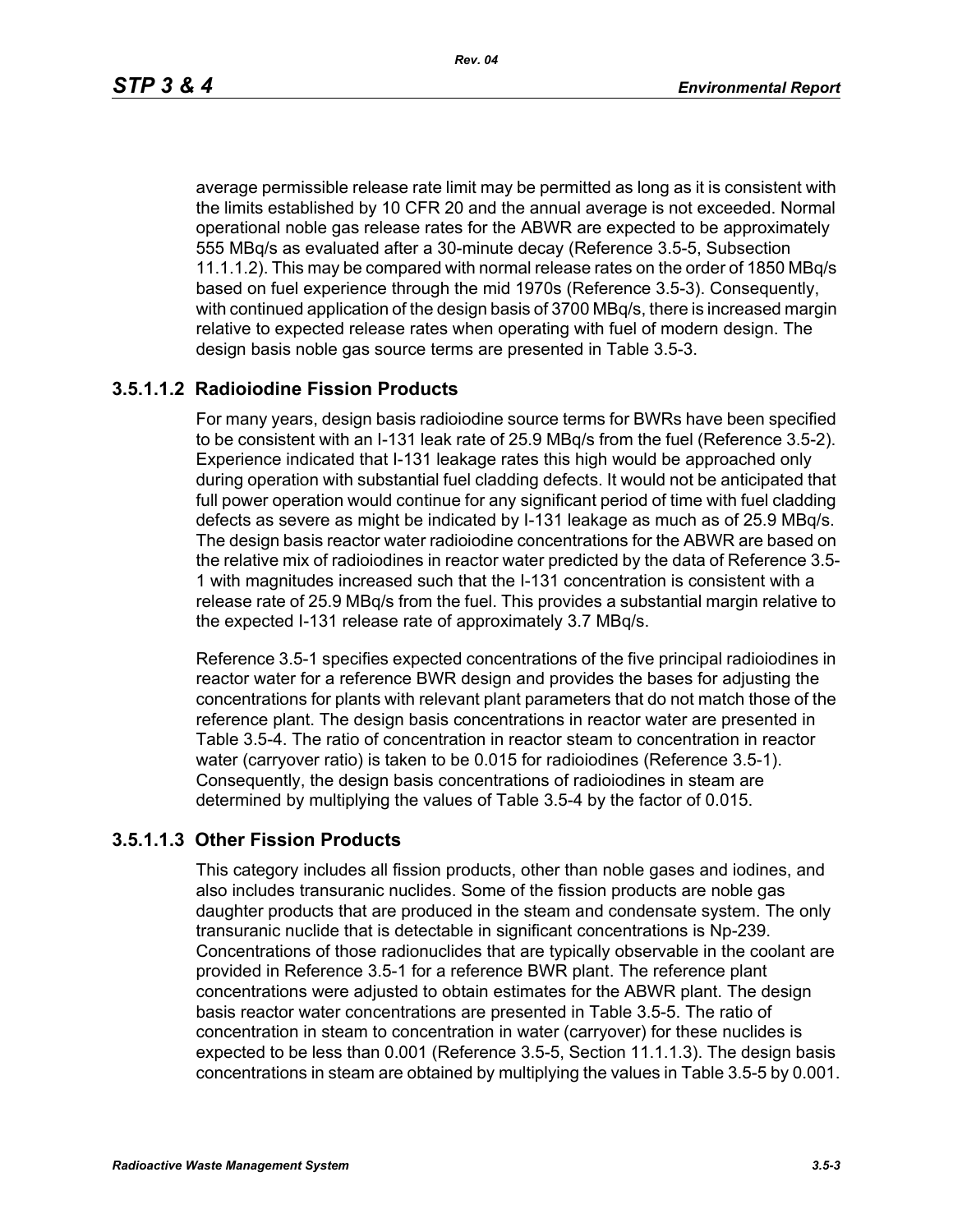# **3.5.1.2 Activation Products**

# **3.5.1.2.1 Coolant Activation Products**

The coolant activation product of primary importance in BWRs is N-16. ANSI-18.1, Radioactive Source Term for Normal Operation of Light Water Reactors (Reference 3.5-1), specifies a concentration of 1.85 MBq/g (megabecquerels per gram) in steam leaving the reactor vessel. This is treated as essentially independent of reactor design because both the production rate of N-16 and the steam flow rate from the vessel are assumed to vary in direct proportion to reactor thermal power. The design basis N-16 concentration in steam for the ABWR is 1.85 MBq/g as shown in Table 3.5-6. This value has, in fact, been used as the design basis concentration for GE BWRs since the early 1970s, and operating experience indicates that it is conservative (Reference 3.5- 5, Section 11.1.2.1). Under hydrogen water chemistry conditions, the N-16 source term is 6 times greater due to the more volatile nature of the reduced chemical form of N-16 compound, and is, therefore, regarded as 11.1 MBq/g. It should be noted that a portion of the source term traditionally identified as "N-16" actually represents C-15, which is present to the extent of no more than approximately 0.555MBq/g.

# **3.5.1.2.2 Non-Coolant Activation Products**

Radionuclides are produced in the coolant by neutron activation of circulating impurities and by corrosion of irradiated system materials. Typical reactor water concentrations for the principal activation products are contained in Reference 3.5-1. The values of Reference 3.5-1 were adjusted to ABWR conditions as described in DCD Section 11.1.2.2 to obtain the conservative design basis reactor water concentrations shown in Table 3.5-7. The steam carryover ratio for these isotopes is estimated to be less than 0.001 (Reference 3.5-5, Section 11.1.3). A factor of 0.001 is applied to the Table 3.5-7 values to obtain the design basis concentrations in steam.

### **3.5.1.2.3 Tritium**

Tritium is produced by activation of naturally occurring deuterium in the primary coolant and, to a lesser extent, as a fission product in the fuel (Reference 3.5-2). The tritium is primarily present as tritiated oxide. Since tritium has a long half-life (12 years) and will not be affected by cleanup processes in the system, the concentration will be controlled by the rate of loss of water from the system by evaporation or leakage. All plant process water and steam will have a common tritium concentration. The concentration reached will depend on the actual water loss rate; however, References 3.5-1 and 3.5-3 specify a typical concentration of 3.7E-04 MBq/g, which is stated in Reference 3.5-3 to be based on BWR experience adjusted to account for liquid recycle. This value is taken to be applicable to the ABWR.

### **3.5.1.2.4 Argon-41**

Argon-41 is produced in the reactor coolant as a consequence of neutron activation of naturally occurring Argon-40 in air which is entrained in the feedwater. The Argon-41 gas is carried out of the vessel with the steam and removed from the system with the noncondensable gases in the main condenser. Observed Argon-41 levels are highly variable due to the variability in air in-leakage rates into the system. Reference 3.5-3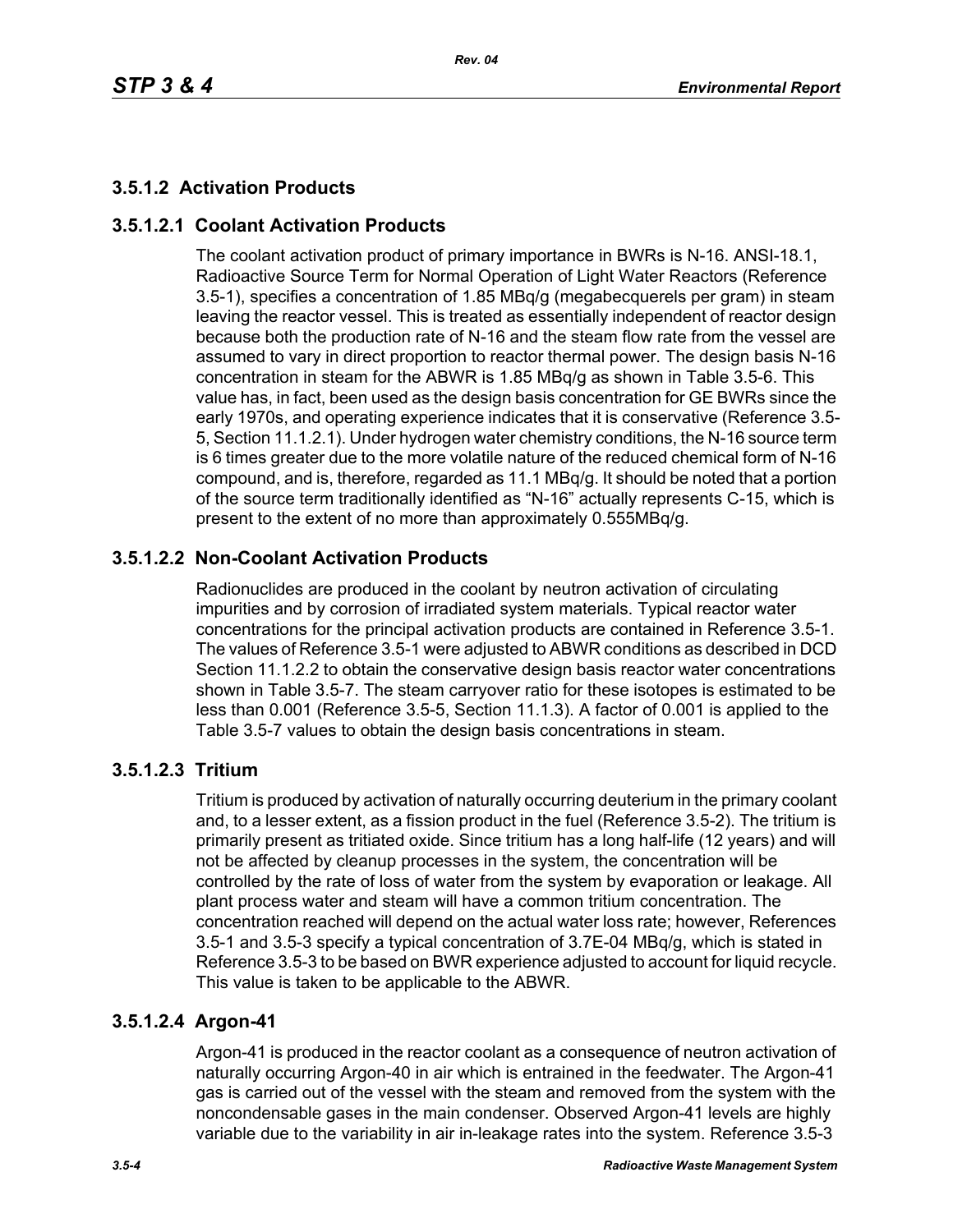specifies an Argon-41 release rate from the vessel of 1.48 MBq/s for a 3400 MWt Reference BWR. Based on adjusting to the ABWR thermal power (3926 MWt), a design basis Argon-41 release rate of 1.70 MBq/s is specified for the ABWR.

### **3.5.1.3 Process Leakage Sources**

Process leakage results in potential release of noble gases and other volatile fission products via ventilation systems. Liquid from process leaks is collected and routed to the liquid-solid radwaste system. With the effective process offgas treatment systems now in use (including the ABWRs for STP), airborne releases have been greatly reduced. Building ventilation releases now account for a higher fraction of the total release than before the deployment of the augmented offgas systems.

Leakage of fluids from the process system results in the release of radionuclides into plant buildings (Reference 3.5-5, Section 11.1.5). In general, the noble gases will remain airborne and will be released to the atmosphere with little delay via the building ventilation exhaust ducts. Other radionuclides will partition between air and water and may plate out (deposit) on metal surfaces, concrete, and paint. Radioiodines are found in ventilation air as methyl iodide and as inorganic iodine (particulate, elemental, and hypoiodous acid forms).

As a consequence of normal steam and water leakage into the drywell, equilibrium drywell concentrations will exist during normal operation (Reference 3.5-5, Section 11.1.5). Purging of this activity from the drywell to the environment will occur via the reactor building ventilation or Standby Gas Treatment System (expected to be an infrequent operation) and will make minor contributions to total plant releases.

Airborne release data from BWR building ventilation systems and the main condenser mechanical vacuum pump have been compiled and evaluated in Reference 3.5-4. Releases due to process leakage are reflected in the airborne release estimates discussed in Subsection 3.5.3.

### **3.5.2 Liquid Waste Management System**

### **3.5.2.1 Design Objective**

The Liquid Waste Management System (LWMS) is designed to segregate, collect, store, and process potentially radioactive liquids generated during various modes of plant operation: startup, normal operation, hot standby, shutdown, and refueling. The system is designed such that it may be operated to maximize the recycling of water within the plant, which would minimize the releases of liquid to the environment. Maximizing recycling serves to minimize the potential for exposure of personnel in unrestricted areas from the liquid release pathway. The Process Diagram for the LWMS is shown on Figure 3.5-1. The basic reference for the LWMS is Reference COLA Section 11.2.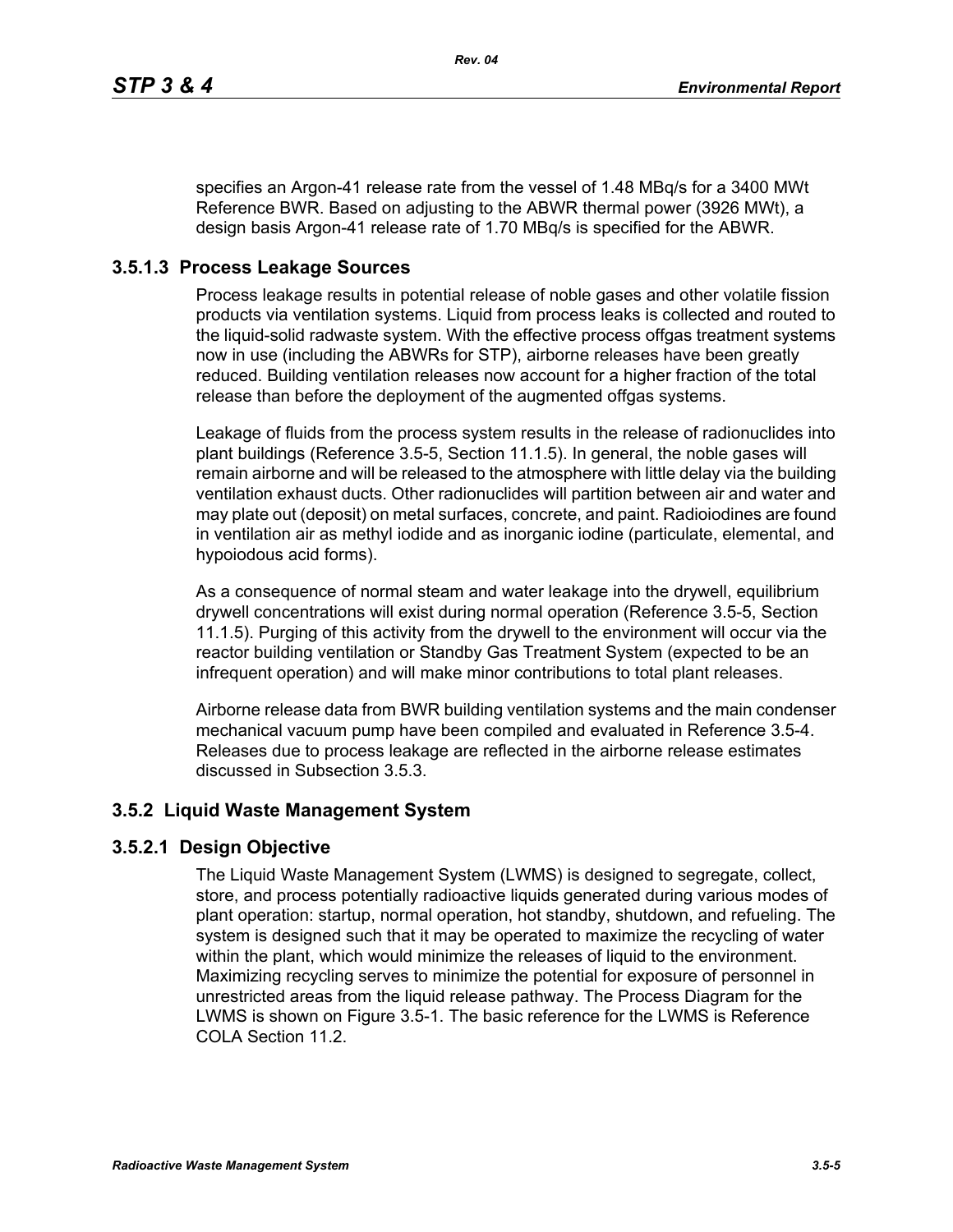### **3.5.2.1.1 Design Criteria**

- The criteria considered in the design of this system include:
- **Minimizing solid waste shipped for burial**
- Reducing personnel exposure
- **Minimizing offsite releases**

Maximizing the quality of water returned to the condensate and feedwater systems. In accordance with GDC 60 of 10 CFR 50, Appendix A, the radioactive waste management systems design includes means to suitably control the release of radioactive materials in gaseous (Figure 3.5-2) and liquid (Figure 3.5-1) effluents and to handle radioactive solid wastes produced during normal reactor operation, including anticipated operational occurrences. These operational occurrences include condenser leakage, maintenance activities, and process equipment downtime. The LWMS provides a discharge to the Main Cooling Reservoir (MCR). Radiation monitoring equipment is placed on this line to measure the activity discharged and to assure that specified limits are not exceeded. A high radiation signal from this monitor will close the discharge valve and terminate the discharge. The discharge from this single discharge line to the MCR is controlled administratively to assure that the discharge will meet the requirements of 10 CFR 20 and Appendix I of 10 CFR 50.

The single discharge line is fed by sample tanks (i.e., tanks that have the necessary connections to allow analysis before discharge). In addition to providing a means for a controlled (i.e., batch) discharge, the sample tanks also function as surge tanks. Liquid discharge to the MCR may be initiated from only one sample tank at a time. The discharge sequence is initiated manually. No single error or failure will result in discharge.

The LWMS is designed to treat process liquids with radionuclide concentrations associated with the design basis fuel leakage and produce water suitable for recycle to condensate storage. When plant water balance considerations require the discharge of processed liquids, the concentrations of radionuclides in the effluent will be controlled to meet the applicable requirements. Radiation exposure to people in unrestricted areas resulting from liquid waste discharged during normal operation and anticipated operational occurrences will be less than the values specified in 10 CFR 50, Appendix I. The design will maintain occupational exposure ALARA in accordance with NRC Regulatory Guide 8.8 (Reference 3.5-6) while operating with the design basis fuel leakage. The average annual liquid releases by nuclide are presented in Table 3.5-1.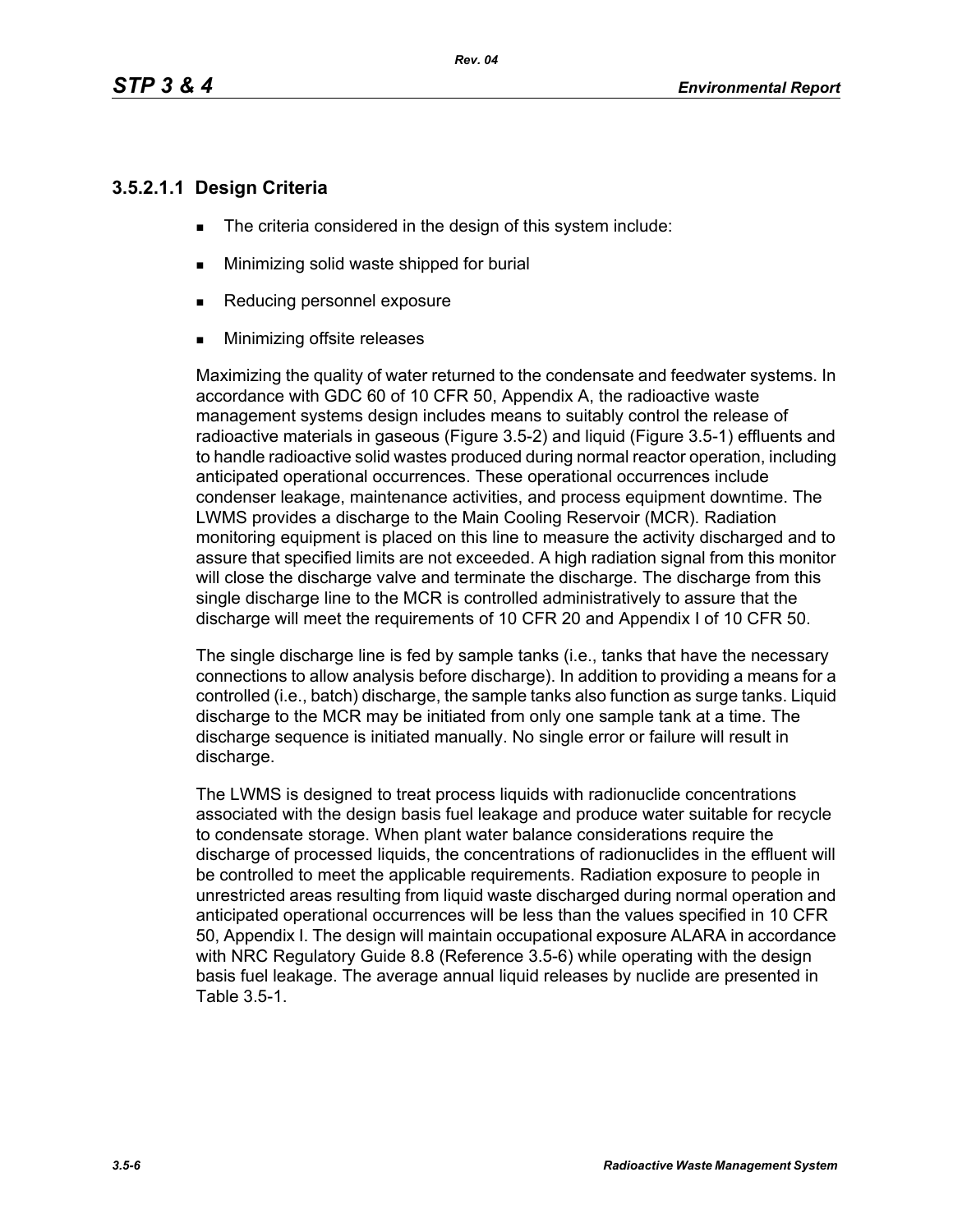### **3.5.2.2 Occupational Exposure**

Design features to minimize occupational exposure include:

- **Design of equipment to minimize service time.**
- **EXECT** Location of instruments requiring calibration in a central station outside of equipment cells.
- Arrangement of shield wall penetrations to avoid direct exposure to normally occupied areas.
- Piping design to minimize crud traps and plate out (there are no socket welds in contaminated piping systems).
- **Provision for remote pipe and equipment flushing.**
- Use of remote viewing and handling equipment as appropriate.
- A shielded sampling station to minimize exposure time.
- Controlled tank vents.

#### **3.5.2.3 System Description**

The LWMS is composed of four subsystems designed to collect, treat, and recycle or discharge different categories of wastewater. The four subsystems are the Low Conductivity Subsystem, High Conductivity Subsystem, Detergent Waste Subsystem, and the Chemical Drain Subsystem.

The LWMS is designed with adequate margin so that liquid waste should not be discharged except as needed to maintain the plant water balance. Operational flexibility is provided to ensure continued plant operation. Under these conditions, discharge of excess water processed through the LCW and/or the HCW Subsystem may be desirable. The various stream flow rates and the different combinations of events that supply water to the LWMS system for treatment have been tabulated. The LWMS is conservatively designed to handle the largest volume expected to be produced. The liquid waste management subsystems have ample capacity to process the maximum daily generation rate of liquid wastes as shown in Table 3.5-8. Regeneration of the condensate demineralizers will not be performed. Rather, the resin will be replaced when necessary. The use of titanium-tubed (or stainless steel tubed) condensers has made leaks from condenser tubing virtually non-existent (Reference 3.5-5, Section 11.2.3). Also, the use of condensate high efficiency filters before the condensate demineralizers has reduced the amount of insoluble solids that come into contact with the resin. As a result, it is expected that resin replacement will be less than once per year. Decanting of the cleanup water phase separator will be done as required following cleanup water filter demineralizer backwashes. The LCW can process this volume in addition to the other wastes. The components of the LWMS are sized based on processing the maximum daily volume within 24 hours. This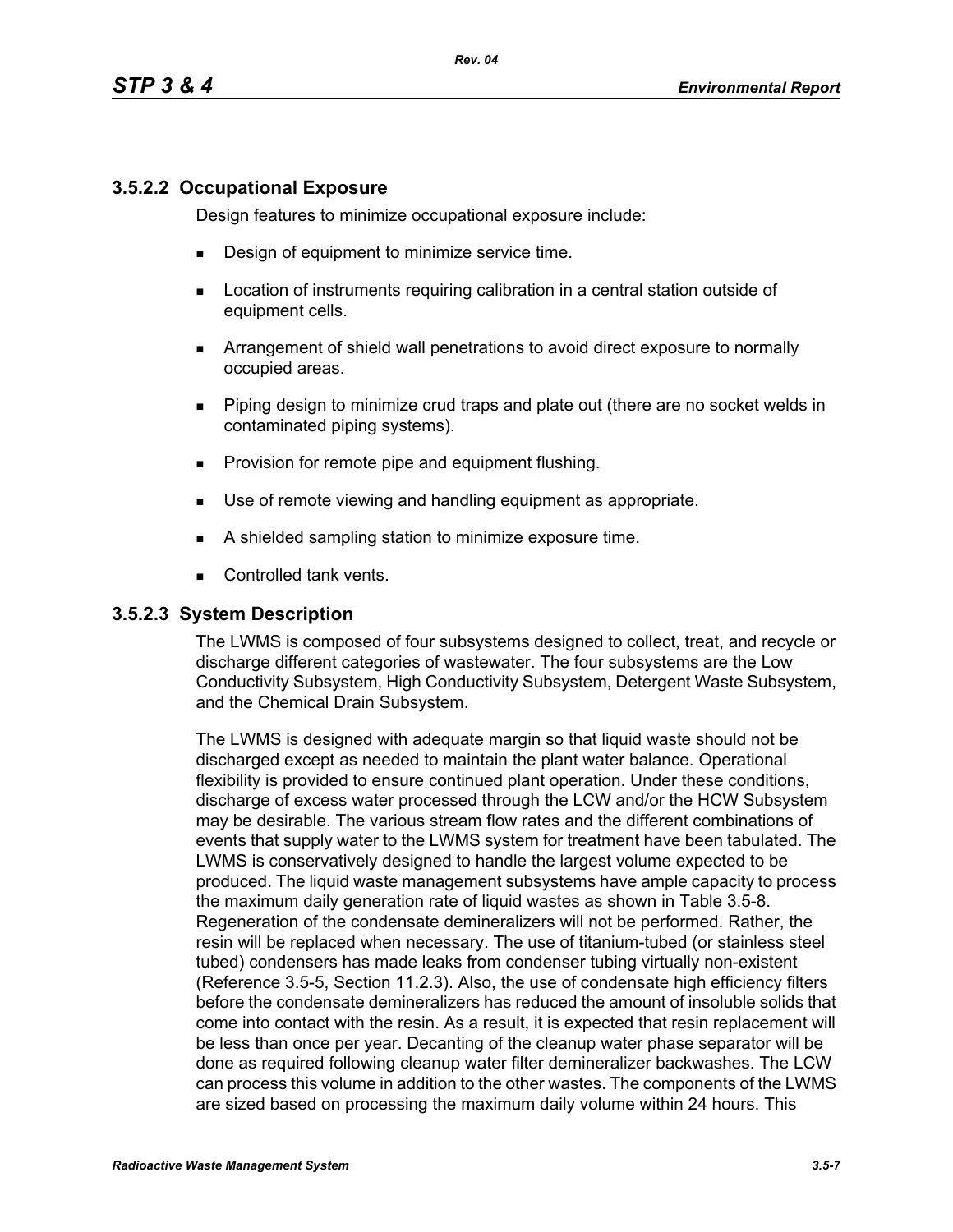criterion is more conservative than basing the sizing on normal expected waste volumes.

# **3.5.2.3.1 Low Conductivity Waste Subsystem**

The low conductivity waste (LCW) subsystem collects and processes clean radwaste (i.e., water of relatively low conductivity). Equipment drains and backwash transfer water are typical of wastes found in this subsystem. These wastes are collected, filtered by two stages of filtration for removal of insolubles, processed through reverse osmosis membranes, demineralized on a mixed resin, deep-bed demineralizer for removal of solubles, processed through a second polishing demineralizer, and then routed to condensate storage via sample tanks unless high conductivity requires recycling for further treatment. Mobile process equipment is utilized for the filtration, reverse osmosis, and demineralization unit operations.

The LCW filters and mixed-bed demineralizers are pressure vessels. The collection and sample tanks operate at atmospheric pressure. The LWMS is essentially a manual-start and automatic-stop process. COL Section 11.5 contains detailed information regarding process and radiation instruments. The instrumentation allows for the initiation of processing from the shielded control room area. To ensure that the system performs its intended function in the event of failure of key components, redundancy is provided.

Input to parallel tankage is a feature of the design. Upon high-level signals, inputs are automatically routed to a parallel tank. If input should continue, high-high level results in annunciation in the radwaste control room. The state of system operation such as water level of tanks, position of valves, and pump operating condition are continuously shown on the radwaste system control panels. The operator will be able to see the changes in the system when the automatic transfer has occurred. Individual tanks and process equipment are located in separately shielded rooms where practical. Pumps and valves in general are located in dedicated operating galleries. Piping to and from these pumps and valves penetrate shield walls only to the extent necessary to connect to the process equipment. Runs of piping between process equipment are contained either within the shielded areas or shielded pipe runs so that operating personnel exposure is kept to a minimum and within 10 CFR 20 limits.

The condensate storage tank, which is located outdoors, has liquid level monitoring with alarms in the control room. The tank overflows, drains and sample lines are routed to the radwaste system (Reference 3.5-5, Section 3.5.2.1). A dike is provided around the tank to prevent runoff in the event of a tank overflow. A drain within the dike is routed to the radwaste system.

All radwaste system tanks located outside reactor containment and containing radioactive liquids are indoors and are provided with liquid level monitoring. High liquid level conditions are alarmed locally and in the main control room (Figure 3.5-1 & Reference 3.5-5, Section 3.5.2.1). All radwaste system tank overflows, drains, and sample lines are sent to the radwaste system. All tanks have curbs or elevated thresholds with floor drains routed to the radwaste system. Leakage is prevented from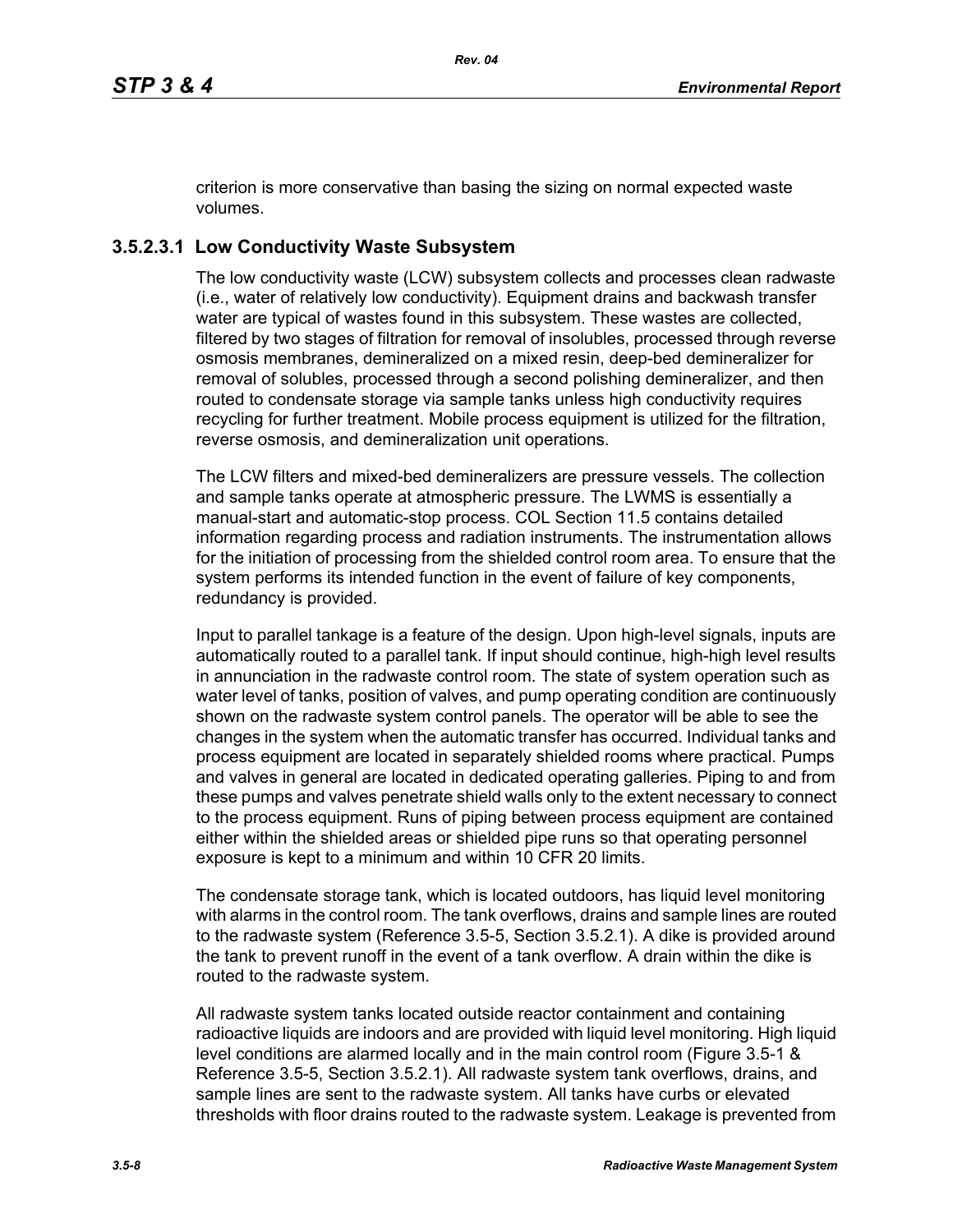entering unmonitored and non-radioactive systems and ductwork in the area. Radiation exposures are controlled in accordance with Regulatory Guide 8.8.

### **3.5.2.3.2 High Conductivity Waste Subsystem**

The high conductivity waste (HCW) subsystem collects and processes dirty radwaste (i.e., water of relatively high conductivity and solids content). Floor drains are typical of wastes found in this subsystem. Processing is similar to that for LCW. Mobile process equipment is utilized for the filtration, reverse osmosis, and demineralization unit operations.

### **3.5.2.3.3 Detergent Waste Subsystem**

This subsystem collects and processes detergent wastes from personnel showers and laundry operations. Normally, detergent wastes are collected in the hot shower drain receiver tank, processed through strainers to the hot shower drain sample tank, sampled, and discharged. Most laundry will be sent offsite for processing by a licensed vendor.

### **3.5.2.3.4 Chemical Waste Subsystem**

The chemical waste collected in the chemical drain collection tank consists of laboratory wastes and decontamination solutions. After accumulating in the chemical drain collection tank, chemical drains are recirculated. A sample is taken and if discharge standards are met, the waste is discharged. Off-standard quality waste is recycled to a high conductivity waste collector tank for further processing.

### **3.5.2.4 Estimated Releases**

The estimated annual releases of radionuclides in liquid effluents are provided in Table 3.5-1. Calculated off-site dose rates are provided in Section 5.4.

### **3.5.2.4.1 Release Points**

The release pathway for liquid discharge to the environment is the discharge line from the sample tanks as indicated on the process diagram (Figure 3.5-1).

The radwaste discharges from STP 3 & 4 will be to the MCR at one point, the main circulating water system outfall, similar to STP 1 & 2. Radiation monitoring equipment is placed on each of the STP 3 & 4 discharge lines to measure the activity discharged and to ensure that specified limits are not exceeded. High radiation alarms are provided in the radwaste control room and the main control room. Further discussion regarding details of radiological process monitoring can be found in COLA Section 11.5. Liquid discharge to the MCR may be initiated from only one sample tank at a time, and the discharge sequence is initiated manually.

### **3.5.2.5 Dilution Factors**

Dilution factors used in evaluating the release of liquid effluents are site-specific and are described in detail in FSAR Section 12.2.2.5.1. Liquid discharges are assumed to be to the MCR via the circulating water system having a flow of 272,550 m<sup>3</sup>/hr. Also, it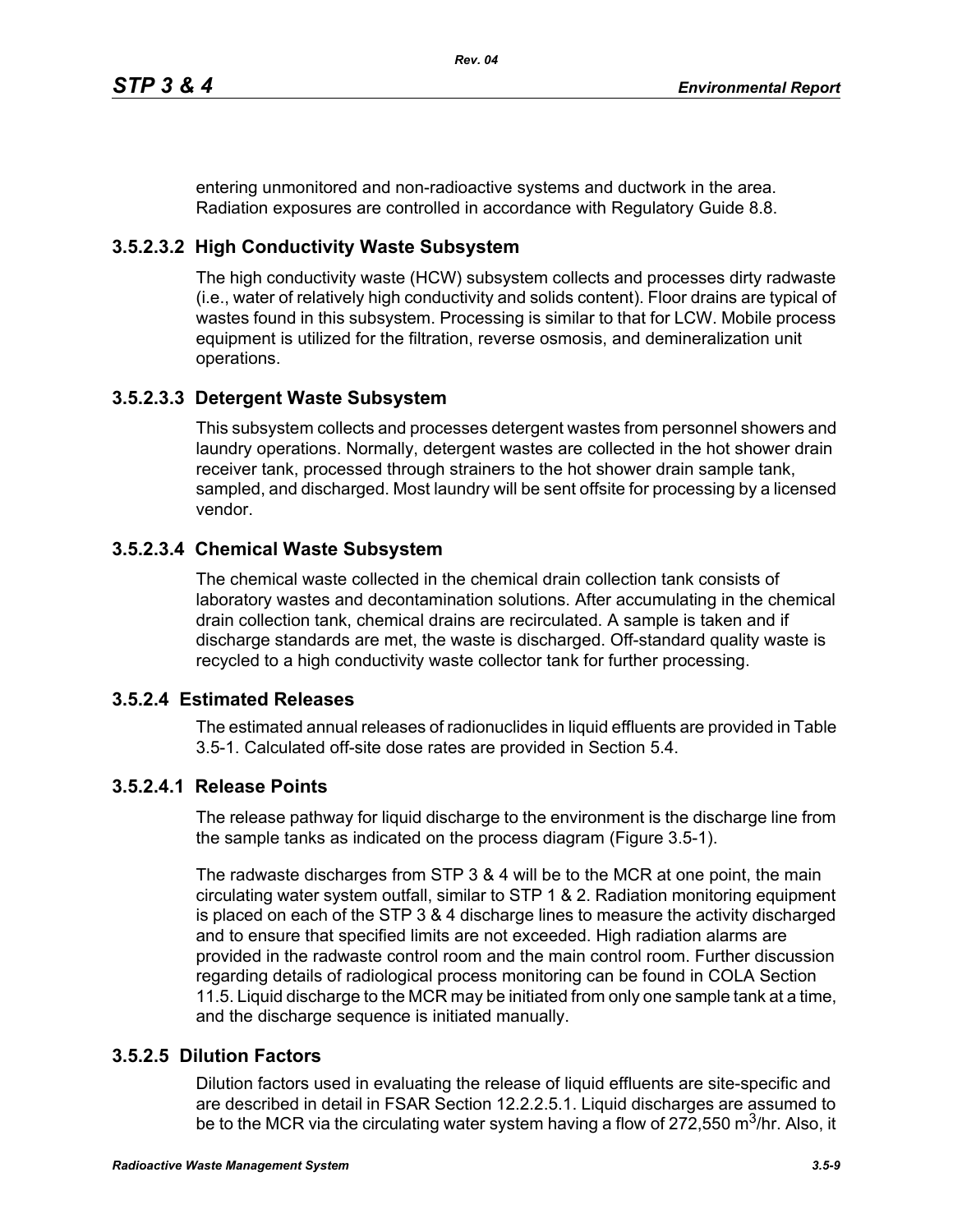is assumed that there will be a dilution factor of ten before subsequent consumption or recreational activity involving liquid effluent. (Note: The MCR, with a volume of approximately 200 million cubic meters, provides for a dilution factor much greater than the design assumption of 10.) Table 3.5-1 discharges are in compliance with 10 CFR 20 and 10 CFR 50, Appendix I.

### **3.5.2.6 Cost-Benefit Analysis for Liquid Effluent Population Doses**

Compliance with Appendix I to 10 CFR 50 numerical guidelines for offsite radiation doses as a result of liquid radioactive effluents during normal plant operations, including anticipated operational occurrences, is provided in FSAR Subsection 12.2.2.2. To demonstrate compliance with 10 CFR 50, Appendix I, Section II, paragraph D, a cost-benefit analysis was performed in accordance with the guidance in Regulatory Guide 1.110. The results of the cost-benefit analysis are documented in FSAR Subsection 11.2.1.2.

#### **3.5.3 Gaseous Waste Management System**

Gaseous radioisotopes are produced during the normal operation of STP 3 & 4. They include gaseous fission products and gaseous isotopes formed by neutron reactions with the reactor coolant and contained gases. These gases are retained in the plant systems and removed in a controlled fashion through the gaseous waste management system.

The gaseous waste management system collects waste from multiple sources and delays their release to allow short-lived nuclides to decay. The remaining activity is released in a controlled manner to the environment through the plant stack, a monitored release point.

The objective of the gaseous waste management system (hereafter referred to as the Offgas System) is to process and control the release of gaseous radioactive effluents to the site environs so as to maintain the exposure of people in unrestricted areas to radioactive gaseous effluents ALARA (10 CFR 50, Appendix I). This will be accomplished while maintaining occupational exposure ALARA and without limiting plant operation or availability.

The Offgas System provides for holdup and decay of radioactive gases in the offgas from the main condenser air evacuation system and consists of process equipment along with monitoring instrumentation and control components. The Offgas System minimizes and controls the release of radioactive material into the atmosphere by delaying and filtering the offgas process stream containing the radioactive isotopes of krypton, xenon, iodine, nitrogen, and oxygen sufficiently to achieve adequate decay before discharge from the plant. The Offgas System design minimizes the explosion potential of the gas mixture through recombination of radiolytic hydrogen and oxygen under controlled conditions. The basic reference for the Offgas System is the DCD, Section 11.3 (Reference 3.5-5) as modified in Section 11.3 of the FSAR.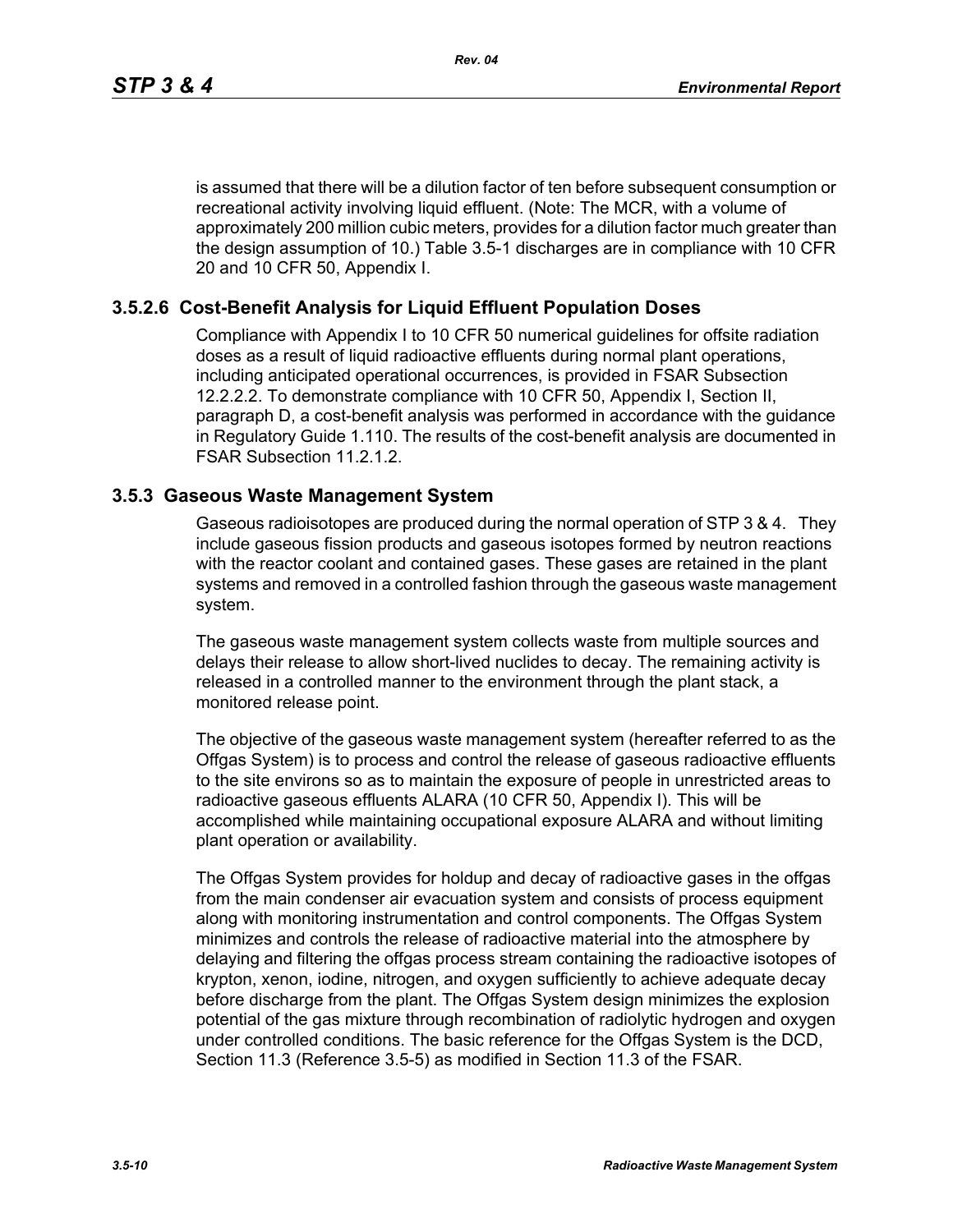# **3.5.3.1 Design Criteria**

The Offgas System is designed to limit the dose to offsite individuals from routine station releases to significantly less than the limits specified in 10 CFR 20 and to operate within the relevant limits specified in the technical specifications. As a conservative design basis for the Offgas System, an average annual noble radio gas source term (based on 30-minute decay) of 3700 MBq/s is used as discussed in Subsection 3.5.1.1.1. The system is mechanically capable of processing three times the source term without affecting delay time of the noble gases. With a main condenser air in-leakage rate of 51 standard cubic meters per hour or 30 standard cubic feet per minute (10 standard cubic feet per minute per condenser shell), this treatment system results in a delay of 46 hours for krypton and 42 days for xenon. Using the given isotopic activities at the discharge of the Offgas System, the decontamination factor for each noble gas isotope can be determined. Subsection 3.5.1 presents source terms for normal operational and anticipated occurrence releases to the primary coolant. Tables in this section, if not designated otherwise, are based on a design basis offgas release rate of 3700 MBq/s of noble gases and 25.9 MBq/s of I-131. For normal expected operation, the leak rates and doses are expected to be less than one quarter of the design basis numbers.

The average annual exposure at the site boundary during normal operation from all gaseous sources is expected to meet the dose objectives of 10 CFR 50, Appendix I. The radiation dose design basis for the treated offgas is to provide sufficient holdup until the required fraction of the radionuclides has decayed with the daughter products retained by the charcoal and the High Efficiency Particulate Air (HEPA) filter. The Offgas System equipment is selected, arranged, and shielded to maintain occupational exposure ALARA in accordance with NRC Regulatory Guide 8.8.

### **3.5.3.2 Process Description**

### **3.5.3.2.1 Process Functions**

Major process functions of the Offgas System include:

- **Dilution of air ejector offgas with steam to less than 4% hydrogen by volume.**
- Recombination of radiolytic hydrogen and oxygen into water to reduce the gas volume to be treated and the explosion potential in downstream process components.
- **Two-stage condensation of bulk water vapor, first using Turbine Building Cooling** Water (TCW) and then chilled water as the coolant, reducing the gaseous waste stream temperature to 10°C or less
- Dynamic adsorption of krypton and xenon isotopes on charcoal at about 25°C
- **Filtration of offgas**
- Monitoring of offgas radioactivity levels and hydrogen gas concentration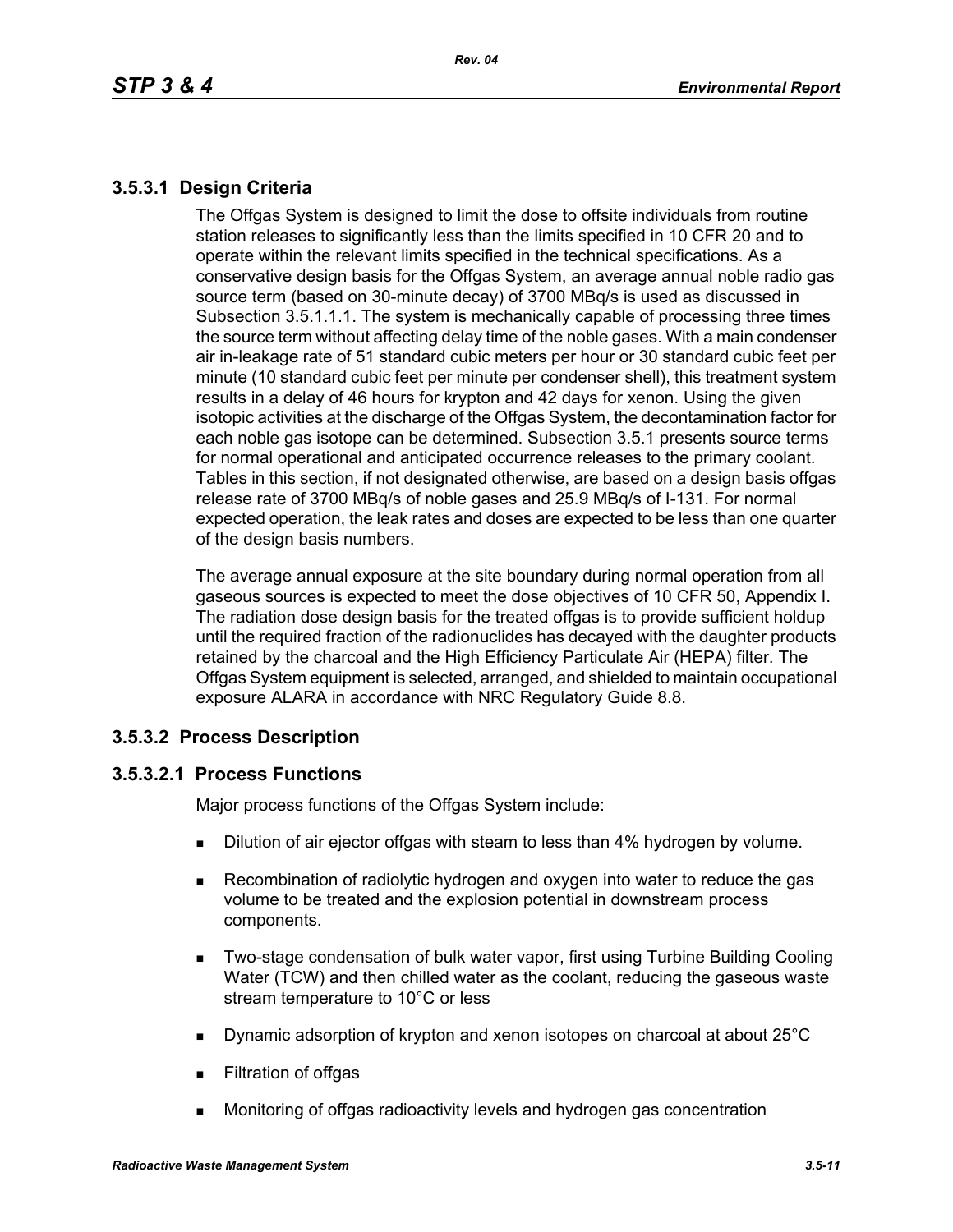- Release of processed offgas to the atmosphere
- Discharge of liquids to the main condenser and radwaste systems.

Major process functions of the ventilation systems may be found in COLA FSAR Section 9.4.

### **3.5.3.2.2 Process Equipment**

Major process equipment of the Offgas System consists of:

- **Process piping starting from the final steam dilution jets steam jet air ejector of the** Main Condenser Evacuation System (not a part of the Offgas System)
- Recombiner trains which include a preheater, a recombiner, and a condenser per train
- Cooler-condensers
- Activated charcoal adsorbers
- $HEPA$  filter
- **Monitoring instrumentation**
- **Process instrumentation and controls**
- **Deal** Offgas Evacuation System

#### **3.5.3.2.3 Process Facility**

The Offgas System process equipment is housed in a reinforced concrete structure to provide adequate shielding. Charcoal adsorbers are installed in a temperaturemonitored and controlled vault. The facility is located in the Turbine Building to minimize piping. TCW is used as the coolant for the offgas condensers.

The gaseous waste stream is then cooled to 10°C or less in the cooler condenser. Chilled water (7°C) is used from the HVAC Normal Cooling Water (HNCW) System. The gaseous waste stream is heated to approximately 25°C by ambient heating in the charcoal vault. Radiation shielding design provides adequate protection of instrumentation and plant personnel required to monitor and operate the system.

#### **3.5.3.3 Offgas System Description**

#### **3.5.3.3.1 Main Condenser Offgas**

The significant gaseous wastes discharged to the Offgas System during normal plant operation are radiolytic hydrogen and oxygen, main condenser air inleakage, and radioactive isotopes of krypton, xenon, nitrogen and oxygen. These non-condensable gases are collected in the main condenser and discharged to the offgas system by the main condenser evacuation system.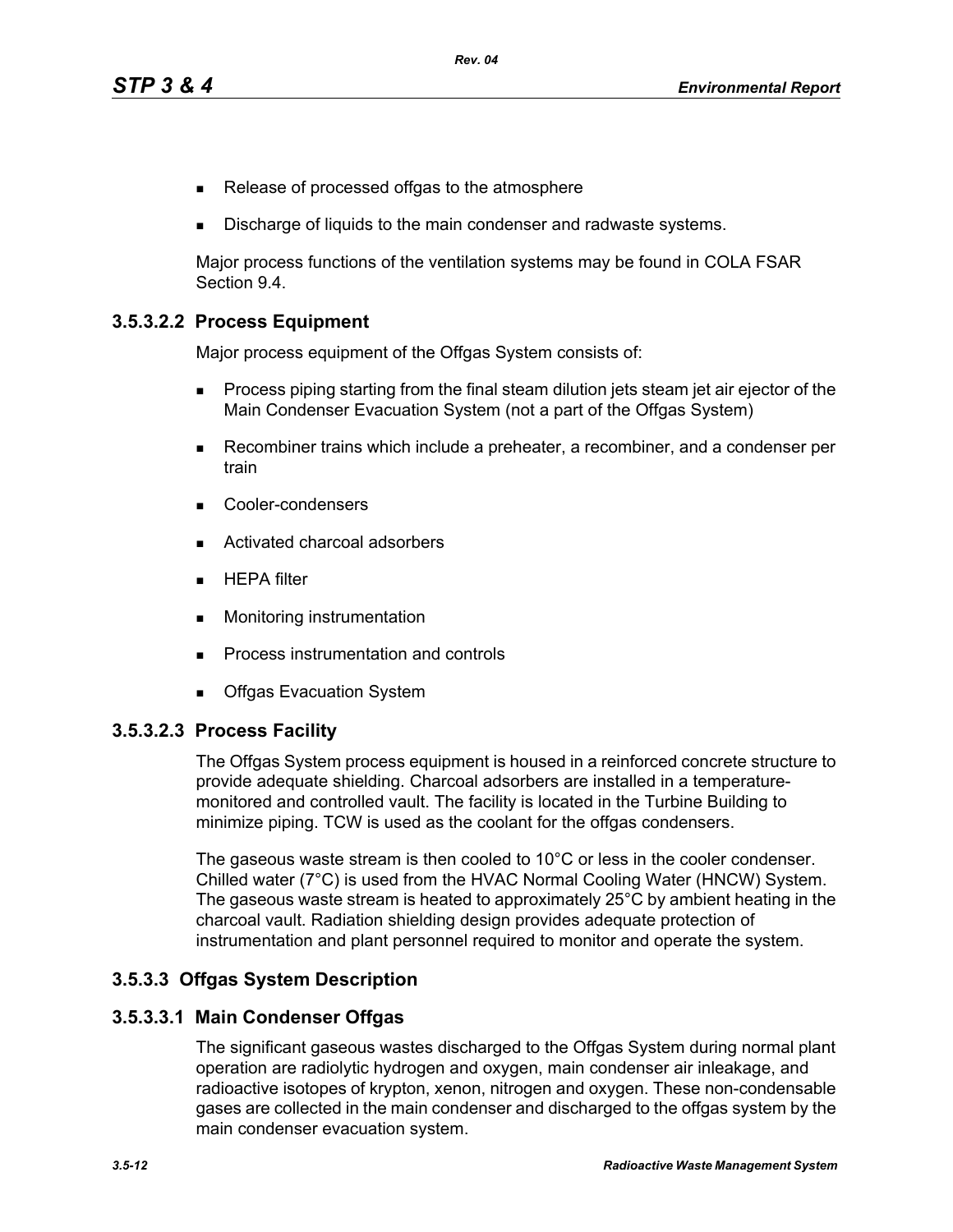Radioactive particles are present as a result of radioactive decay of the noble gas parents. These particulates are removed from the offgas stream by the condensation, adsorption, and filtration equipment. Therefore, effectively no radioactive particulates are released from the Offgas System to the plant stack or vent. Radioiodines (notably I-131) may be present in significant quantities in the reactor steam and to some extent carried over through the condensation stages of the Offgas System. Removal of iodine takes place in the passage of process gas through the activated charcoal adsorbers, so that essentially no iodine is released from the Offgas System to the plant stack or vent.

Releases of gaseous wastes to the atmosphere are controlled to assure the calculated dose to any person in an unrestricted area is maintained below the dose objectives of Appendix I to 10 CFR 50. Every reasonable effort has been made to keep radiation exposures and release of radioactive materials ALARA.

Calculated doses from releases from the offgas system are provided in Section 5.4.

#### **3.5.3.3.2 Process Design**

A flow diagram for the Offgas System has been included as Figure 3.5-2. DCD Section 11.3 and FSAR Section 11.3 contain a more detailed discussion of the process design, equipment components, and equipment operation.

#### **3.5.3.4 Other Radioactive Gas Sources**

Radioactive gases are present in the power plant buildings as a result of process leakage and steam discharges. The process leakage is the source of the radioactive gases in the air discharged through the ventilation system. Details regarding the design of the ventilation system are provided in COLA Section 9.4, the radiation activity levels from the ventilation systems in COLA Section 12.3, and the ventilation flow rates in COLA Section 9.4.

#### **3.5.3.5 Instrumentation and Control**

Control and monitoring of the offgas process equipment is performed both locally and remotely from the main control room. Instrument components are installed, wherever possible, in accessible areas to facilitate operation and maintenance. Only instrument sensing elements are permitted behind shield walls. The temperature of the gaseous waste stream is measured in the preheater and at various locations in the recombiner to ensure that recombination is occurring. The gaseous waste stream temperature is also measured after both the offgas condenser and the cooler condenser to ensure the stream is cooled sufficiently to remove undesired moisture. All of these temperatures are alarmed in the main control room. The flow rate of the air ejector offgases downstream of the recombiner is continuously recorded. This flow rate, in conjunction with activity concentrations in Bq/cc (becquerels per cubic centimeter), as measured by the monitor downstream of the recombiners and the monitor downstream of the charcoal adsorbers, will permit monitoring fission gases from the reactor, calculation of offgas discharge to the vent in MBq and calculation of the charcoal adsorber system performance. Activity release that would exceed the maximum permitted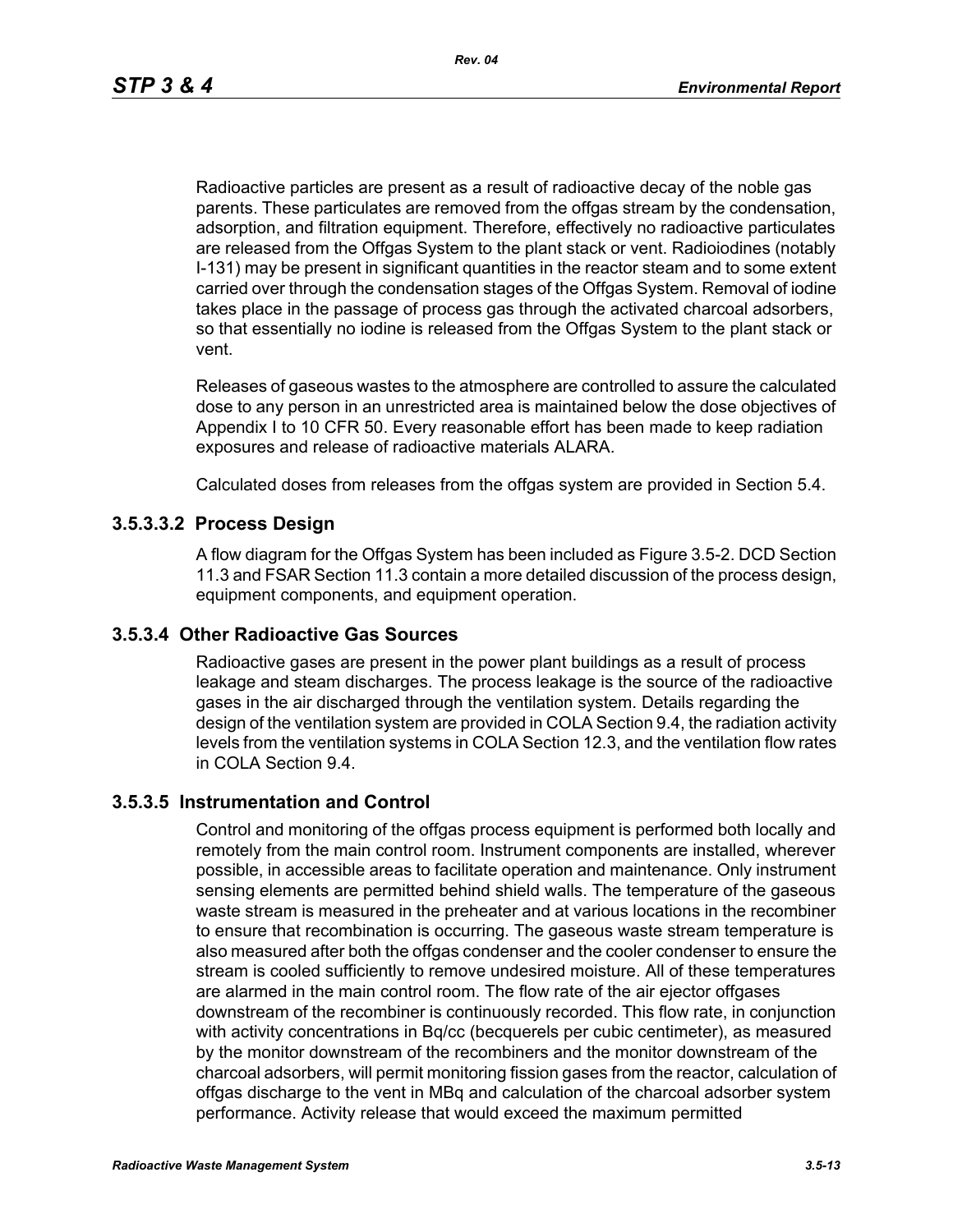instantaneous value is alarmed, and causes closure of the final process gas release valve, terminating the release.

### **3.5.3.6 Radioactive Releases**

#### **3.5.3.6.1 Release Points**

The primary release point for STP 3 & 4 is the Reactor Building stack (one per unit). This stack serves as the release point for the Reactor Building, Turbine Building, and Radwaste Building. Other exhaust points for clean releases are the roof top vents for the Control and Service Buildings and the Service Building health physics room roof vent. The Reactor Building stack is a roof-mounted steel shell in a steel framework extending to a height of 76 meters above ground level. The closest plant buildings to the stack are the Control Building to a height of 10.7 meters and the Turbine Building to a height of 43 meters above grade.

#### **3.5.3.6.2 Projected Releases**

Projected releases from the plant stack have an estimated total flow rate of at least 566,000  $\mathrm{m}^3$ /h through the 2.4-meter diameter circular stack, which extends 76 meters above ground level. Ventilation releases are assumed to be less than 40°C. Table 3.5- 2 lists expected gaseous isotopic releases from one ABWR plant.

#### **3.5.3.7 Cost-Benefit Analysis for Gaseous Effluent Population Doses**

Compliance with Appendix I to 10 CFR 50 numerical guidelines for offsite radiation doses as a result of gaseous or airborne radioactive effluents during normal plant operations, including anticipated operational occurrences, is provided in FSAR Subsection 12.2.2.2. To demonstrate compliance with 10 CFR 50, Appendix I, Section II, paragraph D, a cost-benefit analysis was performed in accordance with the guidance in Regulatory Guide 1.110. The results of the cost-benefit analysis are documented in FSAR Subsection 11.3.11.1.

#### **3.5.4 Solid Waste Management System**

Solid radioactive wastes are produced by multiple methods in a nuclear power station. The waste can be either dry or wet solids, and the source can be an operational activity, maintenance, or another function.

The Solid Waste Management System (SWMS) will collect, process, and package solid radioactive wastes generated as a result of normal plant operation, including anticipated operational occurrences. The system design ensures that the solid radioactive wastes would be collected, monitored, segregated, stored, and packaged for shipment in a manner that minimizes exposure to plant personnel and the public in accordance with 10 CFR 20 and 10 CFR 50, Appendix I. The basic reference for the SWMS is the COLA, Section 11.4.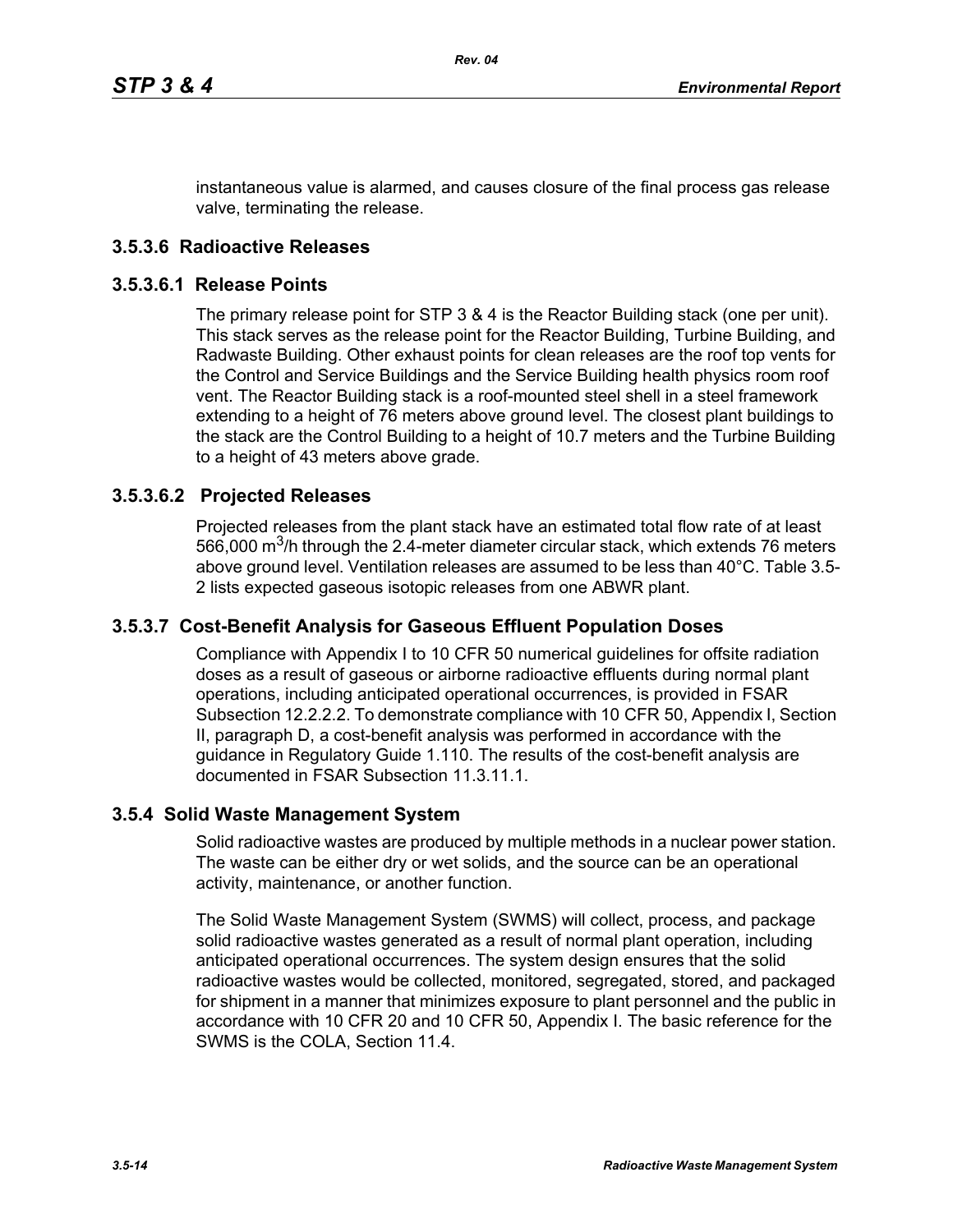### **3.5.4.1 Design Bases**

### **3.5.4.1.1 Design Objective**

The SWMS provides the capability for processing and packaging wastes from the Cleanup Water System, the Fuel Pool Cooling and Cleanup System, the Suppression Pool Cleanup System, the Condensate Polishing System, and the Radwaste System itself. Wastes from these systems will consist of spent resin and backwash slurries.

The SWMS also provides a means of:

- **Packaging dry active waste materials, such as HVAC filters and nonflammable** organic materials
- Packaging contaminated metallic materials and incompressible solid objects such as small tools and equipment components

The SWMS is designed so that the failure or maintenance of any frequently used component does not impair system or plant operation. Storage is provided ahead of the process equipment to allow holdup for radioactive decay and as required in case of a delay in processing due to maintenance. The operating philosophy of the SWMS is manual start and automatic stop with all functions interlocked to provide a fail-safe mode of SWMS operation.

### **3.5.4.1.2 Design Criteria**

Collection, processing, packaging, and storage of radioactive wastes will be performed to maintain any potential radiation exposure to plant personnel ALARA in accordance with Regulatory Guide 8.8 (Reference 3.5-6) and within the limits of 10 CFR 20. Table 3.5-9 summarizes the radiological activities in the solid waste, based on the sources of waste. Processing of wastes will be done to meet 10 CFR 61 criteria for wastes being shipped to burial, or for wastes being sent to a processor, the waste acceptance criteria of the waste processor. Packaged wastes will be shipped in conformance with the requirements in 49 CFR 173, Subpart I. Sufficient onsite storage is provided to hold at least six months production of radwaste.

The radiation levels of wet solid waste being added to shipping containers are measured to prevent the container from exceeding acceptable radiation levels.

### **3.5.4.2 System Description**

#### **3.5.4.2.1 General Description**

The process diagram for the solid radwaste system is shown on Figure 3.5-1. The major SWMS equipment consists of the following:

- Backwash receiving tanks and forwarding pumps
- **Spent resin tanks and phase separators**
- Decant pumps and transfer pumps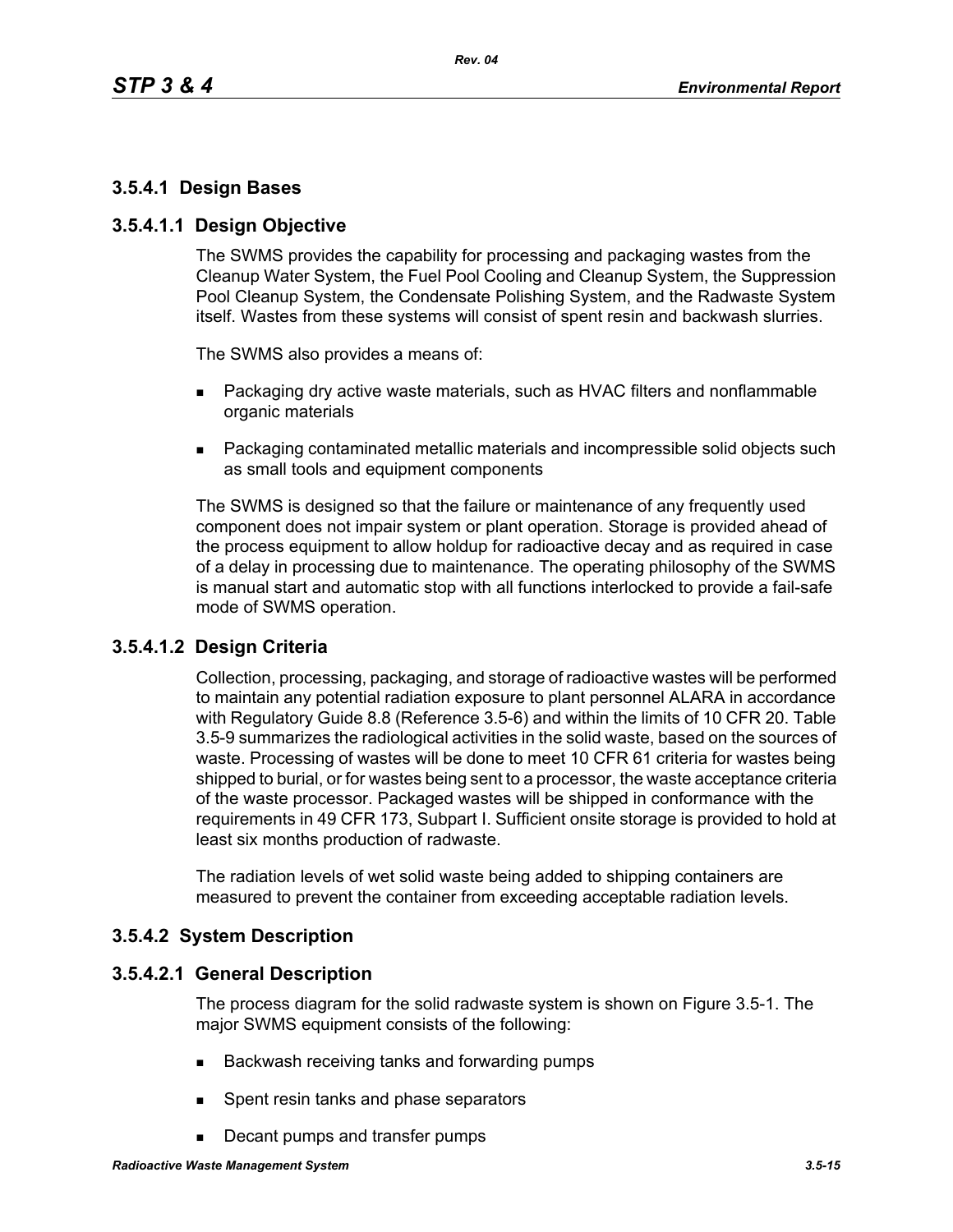- High integrity container (HIC) dewatering and drying equipment
- Connections and auxiliaries for mobile systems

The following design features are incorporated into the SWMS:

- I All components and piping which contain slurries have flushing connections.
- All tanks and equipment that use compressed gases for transport or drying of resins or filter sludges are vented to the plant ventilation exhaust system. The vents are designed to prevent liquids and solids from entering the plant ventilation system.

### **3.5.4.2.2 General Requirements**

The SWMS processes both wet and dry solid wastes in compliance with:

- The releases of radioactive materials to an unrestricted area are within the concentration limits of 10 CFR 20, Appendix B, Table II. All solid wastes are monitored for radiation before either processing or disposal as nonradioactive waste. It is expected that some dry solid waste will be disposable as nonradioactive. All liquids and gases from solid waste processing are treated by the liquid waste management system or by the Radwaste Building ventilation system.
- The SWMS has sufficient storage of both unprocessed and processed wastes to deal with both normal and anticipated operational occurrences. These storage facilities have been designed with adequate shielding to protect the operators from excessive radiation. Wastes will be processed separately by type and source.
- The SWMS is designed in accordance with Regulatory Guide 1.143.

### **3.5.4.2.3 Spent Resins and Sludges**

Wet solid wastes are spent resins and sludges from powdered resins and filter backwashing. The spent resins and sludges are sent to vendor-supplied mobile dewatering systems. See Table 3.5-11 for "Expected Waste Volumes Generated Annually by Each 'Wet' Solid Waste Source and Tank Capacities" (For one ABWR).

### **3.5.4.2.4 Dry Active Waste**

Dry active waste is loaded on marine containers or into shielded containers as required to meet shipping limitations. Estimated volumes of dry active waste generated annually are provided in Table 3.5-10.

### **3.5.4.2.5 Environmental and Exposure Control**

Solid radwaste processing equipment will be designed in accordance with Regulatory Guide 1.143 to minimize the spread of contamination and maintain operator dose rates ALARA.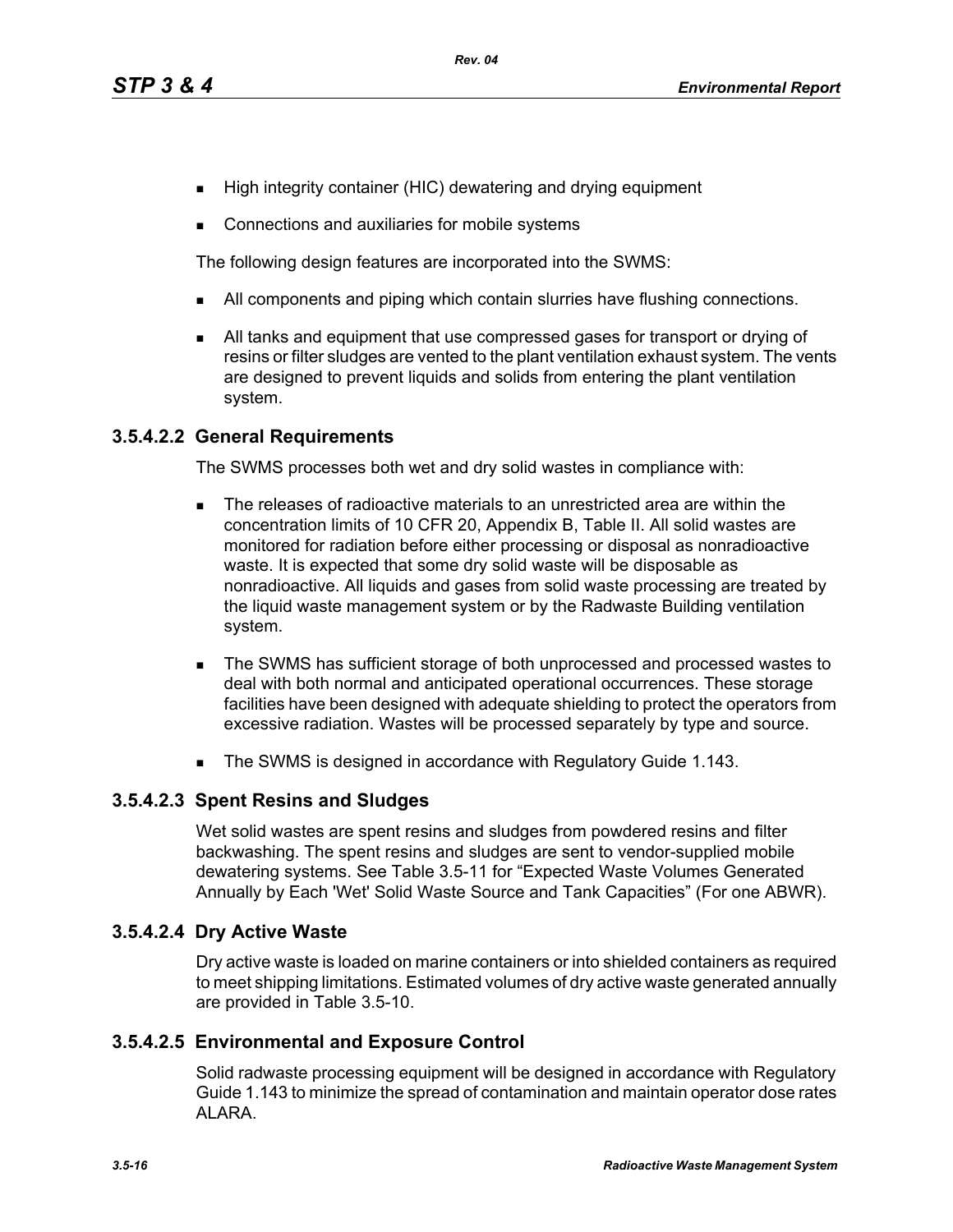# **3.5.4.2.6 Malfunction Analysis**

The process system is protected from overfilling the waste container by a high-level trip that closes the waste container fill valve and a camera that enables the operator to view the level of waste in the container and take action as required.

### **3.5.4.2.7 Shipment**

Containers normally can be shipped after processing, provided the proper shielding is available, without exceeding U.S. Department of Transportation radiation limits. If 49 CFR 173 dose limitations cannot be met, the containers are temporarily stored until the appropriate shielding is available.

Normally, high-integrity containers will be shipped after they are filled. While awaiting shipment, the high-integrity containers are temporarily stored with shielding in an appropriate storage location. A barrier to restrict access will be placed around the shielding. The radiation dose rate at the barrier shall be 50 μGy/hr (micrograys per hour) or less. Storage contingencies in the event that an off-site waste disposal facility becomes unavailable are discussed in Section 4.5. There is space for either box containers or high integrity containers in the solid waste storage area in the radwaste building. Low activity waste collected in buildings outside of the radwaste building will be temporarily stored locally until transferred to the radwaste building for storage/shipment. Uncontaminated shipping containers and vehicles may be stored outside. The annual volumes of solid radwaste to be shipped offsite are estimated in Table 3.5-12 (for one ABWR).

The packaged waste is stored until it is shipped offsite to a licensed radwaste processing facility or burial site. Onsite processing of the waste is in accordance with the existing STP Process Control Program (PCP) to meet transportation and radwaste processing facility or burial site waste acceptance requirements. The existing STP PCP will be modified as required to ensure it addresses the STP 3 & 4 waste streams. Packaging of waste for offsite shipment complies with applicable Department of Transportation and NRC regulations that specify requirements for shipment of radioactive material, including 49 CFR 172, 173 and 178, and 10 CFR 71.

# **3.5.4.2.8 Contingencies for Class B and C Wastes**

It is expected that Class B and C wastes will constitute about 5% of the low level radioactive waste (LLRW) that will be generated by the plant, with the balance being Class A waste (with small amounts of greater than Class C wastes that are subject to separate disposal provisions). As of July 1, 2008, the LLRW disposal facility in Barnwell, South Carolina is no longer accepting Class B and C waste from sources in states such as Texas that are outside of the Atlantic Compact. However, the disposal facility in Clive, Utah, is still accepting Class A waste from out of state.

STP 3 & 4 plans to load fuel in 2015 and begin operation no earlier than 2016 and therefore will not be generating Class B and C waste until then. Typically it takes about a year after fuel load before a sufficient quantity of B/C waste is generated to warrant a shipment for disposal. By 2016, it is likely that a disposal facility will be available that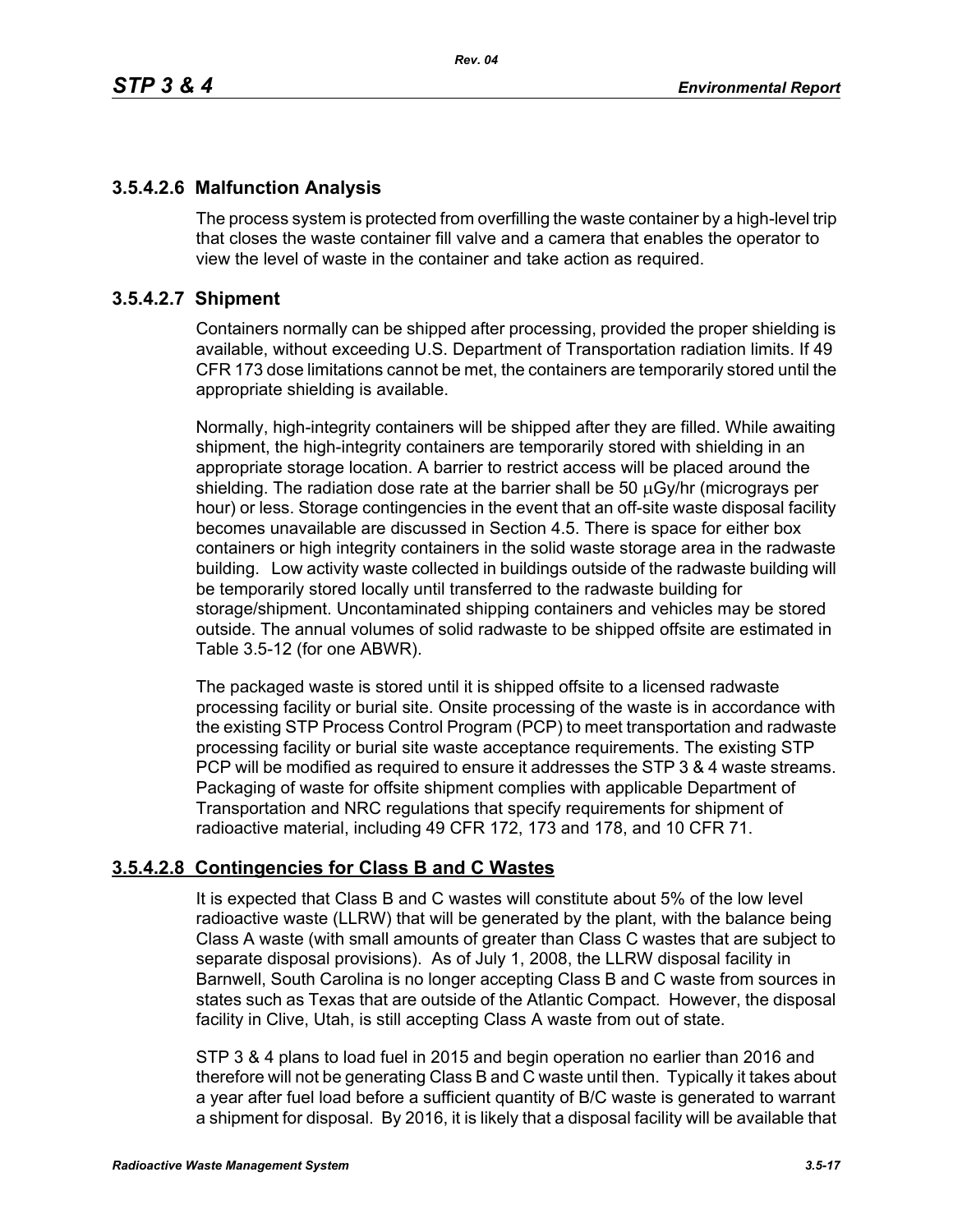will accept Class B and C waste from sources in Texas. In particular, in 2004, Waste Control Specialists applied for a license from the Texas Commission on Environmental Quality (TCEQ) to develop a disposal facility in Andrews County, Texas for Class A, B and C waste. As of August 2008, the Executive Director of Texas Commission on Environmental Quality has recommended to the full commission that Waste Control Specialists be granted the license to operate a Class A, B and C waste site for the Texas Compact. Therefore, by the time that STP 3 & 4 begins to operate, it is reasonable to expect that the Andrews County disposal facility will be in operation, and that STP 3 & 4 will be able to ship its Class A, B and C waste offsite to the Andrews County disposal facility.

However, in the event that there are no disposal facilities that will accept Class B and C wastes from sources in Texas at the time the plant begins operation, there are several options available for storage of such waste pending shipment offsite once a disposal facility becomes available:

- As provided in the FSAR Section 11.4.1.2, STP 3 & 4 Radwaste Building is designed to have 6 months of storage capacity for LLRW. Since Class B and C waste constitute only about 5% of the total LLRW, the Radwaste Building has about 10 years of safe storage capacity if it used solely for storage of Class B and C waste and if Class A waste is promptly shipped offsite. Also the waste tables in Section 11.4 are not based on a volume reduction (VR) process. Hence it is possible to extend this storage time frame by utilizing commercially available offsite waste processors. For example a VR of 8 to 10 is presently being achieved for resins.
- As described in FSAR Section 11.4.1.2, STP 1 & 2 have an Onsite Staging Facility (OSF) that could be used to store waste from STP 3 & 4 if that should become necessary. As explained in the Section 11.4.2.3.2 of the STP 1 & 2 UFSAR, the OSF has a 5-year LLRW storage capacity for Units 1 and 2. If that storage capacity were to be devoted to Class B and C waste, the OSF would have approximately 100 years of safe storage capacity for two units or 50 years for four units, assuming that Class A waste is shipped offsite in the normal course of business. Just as explained above, the storage duration could be extended by utilizing VR.
- If still additional storage capacity were eventually to be needed, STP 3 & 4 could construct storage facilities in accordance with applicable NRC guidance, such as Regulatory Issue Summary (RIS) 2008-12, Considerations for Extended Interim Storage of Low-Level Radioactive Waste by Fuel Cycle and Materials Licenses, and NUREG 0800 Section 11.4.

If STP 3 & 4 were to need to store Class B and C waste for an extended period of time, it would implement the provisions of RIS 2008-12 and NUREG 0800 Section 11.4.

The onsite storage facilities are designed to maintain onsite and offsite radiological doses within the limits in 10 CFR Part 20 and to maintain occupational exposures ALARA.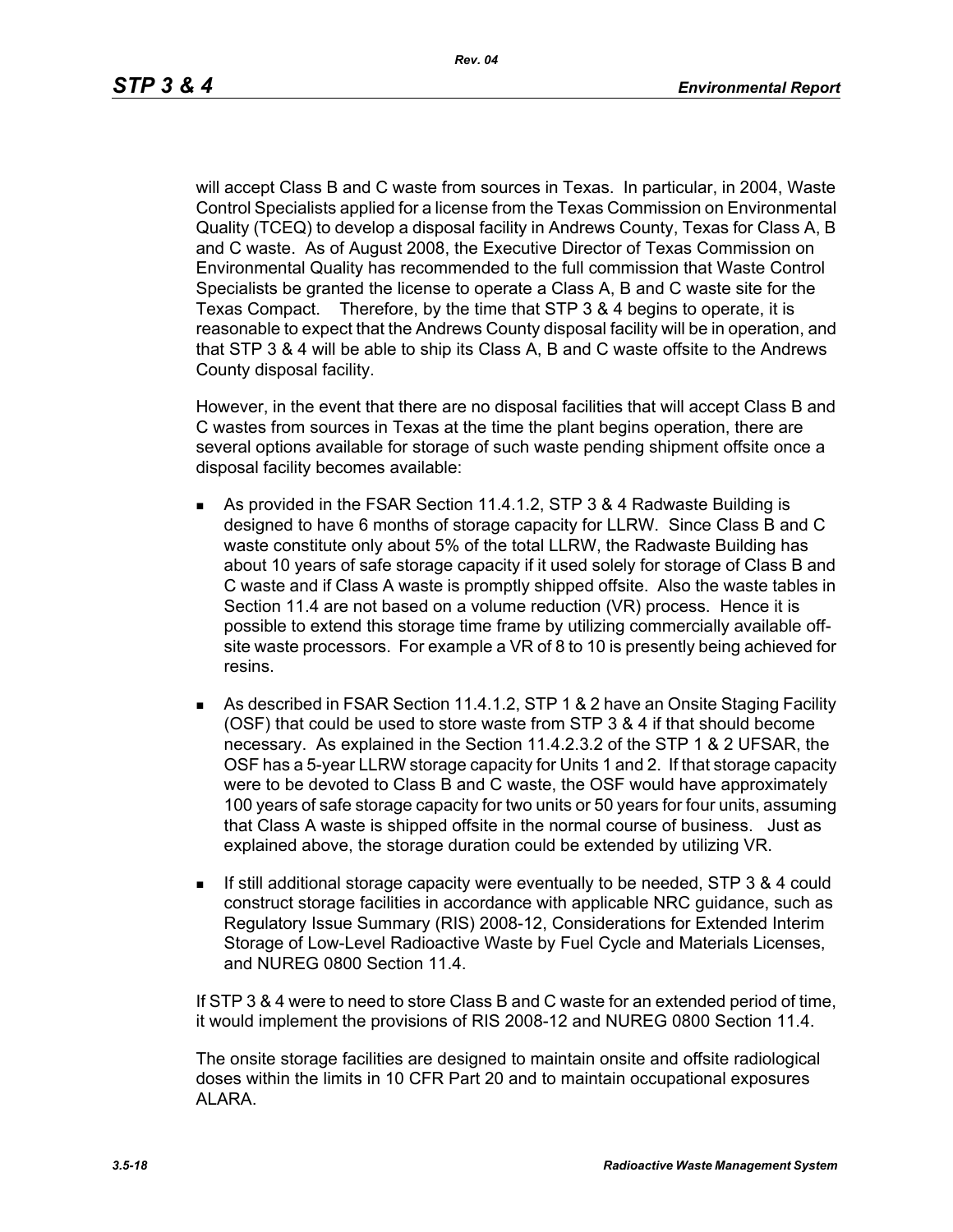### **3.5.5 References**

- 3.5-1 American National Standard Radioactive Source Term for Normal Operation of Light Water Reactors, ANSI/ANS-18.1.
- 3.5-2 Skarpelos, J.M. and R.S. Gilbert, Technical Derivation of BWR 1971 Design Basis Radioactive Material Source Terms, March 1973 (NEDO-10871).
- 3.5-3 Calculation of Releases of Radioactive Materials in Gaseous and Liquid Effluents from Boiling Water Reactors, NUREG-0016, Revision 1, January 1979.
- 3.5-4 Marrero, T.R., Airborne Releases From BWRs for Environmental Impact Evaluations, March 1976 (NEDO-21159).
- 3.5-5 ABWR Design Control Document, Tier 2 Manual, General Electric, Revision 4, March 1997.
- 3.5-6 Information Relevant to Ensuring that Occupational Radiation Exposures at Nuclear Power Stations Will Be as Low as is Reasonably Achievable, Regulatory Guide 8.8, June 1978, U.S. Nuclear Regulatory Commission, 1978.
- 3.5-7 Design Guidance for Radioactive Waste Management Systems, Structures, and Components Installed in Light-Water-Cooled Nuclear Power Plants, Regulatory Guide 1.143., Rev. 2 November 2001.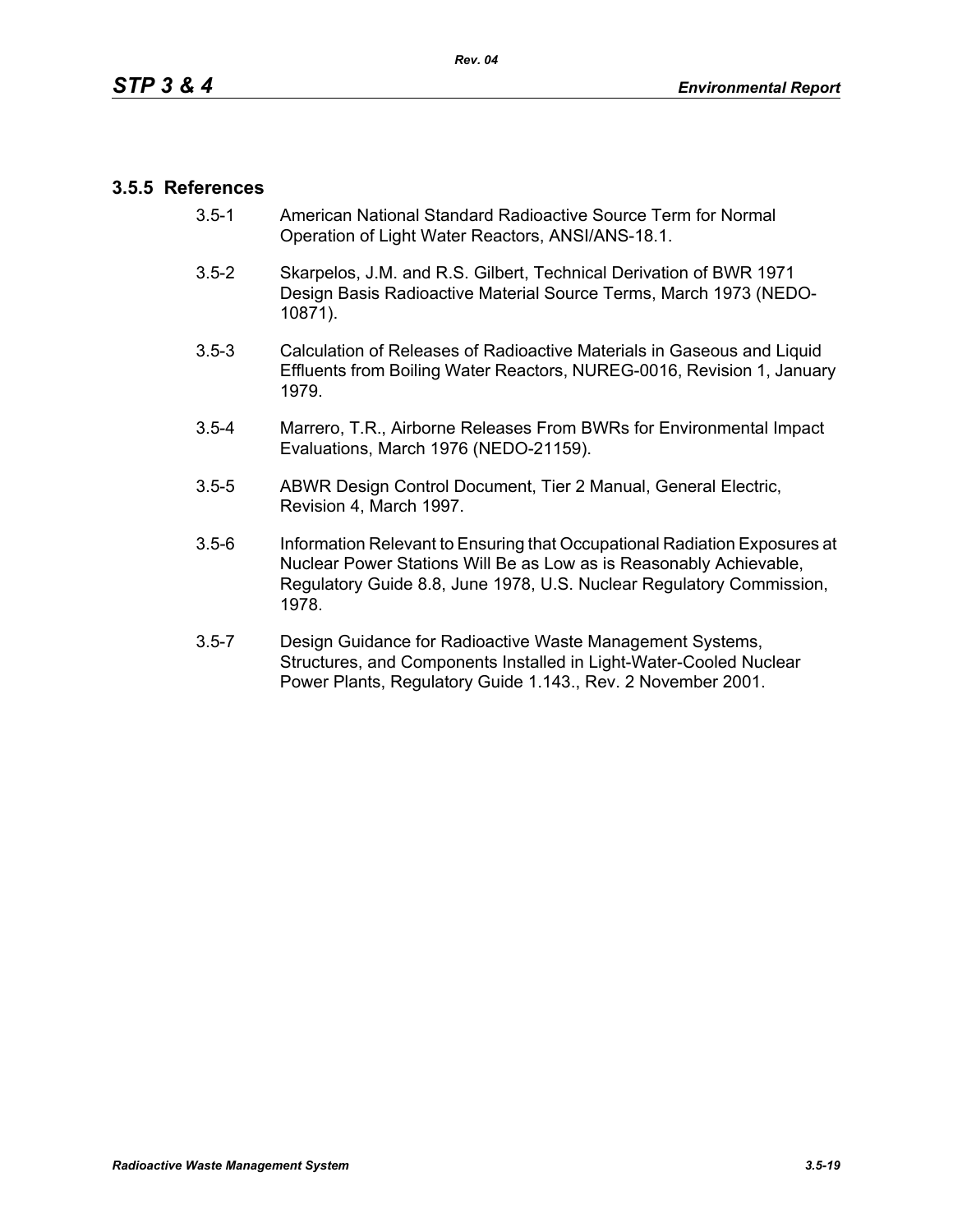| Radionuclide | <b>Annual Average</b><br><b>Liquid Releases</b><br>(MBq/yr) |
|--------------|-------------------------------------------------------------|
| $I-131$      | 3.35E+02                                                    |
| $I-132$      | 7.15E+01                                                    |
| $I - 133$    | 1.38E+03                                                    |
| $I - 134$    | 4.22E+00                                                    |
| $I-135$      | 4.03E+02                                                    |
| $H-3$        | 2.96E+05                                                    |
| $C-14$       | $0.00E + 00$                                                |
| Na-24        | 1.87E+02                                                    |
| $P-32$       | 2.10E+01                                                    |
| $Cr-51$      | 6.30E+02                                                    |
| Mn-54        | 1.47E+02                                                    |
| Mn-56        | 7.55E+01                                                    |
| $Co-56$      | $0.00E + 00$                                                |
| $Co-57$      | $0.00E + 00$                                                |
| $Co-58$      | 3.10E+02                                                    |
| Co-60        | 5.69E+02                                                    |
| Fe-55        | 3.50E+02                                                    |
| Fe-59        | 8.24E+01                                                    |
| Ni-63        | 6.29E+01                                                    |
| Cu-64        | 4.67E+02                                                    |
| $Zn-65$      | $1.63E + 01$                                                |
| Rb-89        | $0.00E + 00$                                                |
| Sr-89        | 1.16E+01                                                    |
| Sr-90        | 9.92E-01                                                    |
| $Y-90$       | $0.00E + 00$                                                |
| Sr-91        | 4.64E+01                                                    |
| $Y-91$       | 8.70E+00                                                    |
| Sr-92        | $1.64E + 01$                                                |
| $Y-92$       | $6.27E + 01$                                                |
| $Y-93$       | 5.05E+01                                                    |
| Zr-95        | 4.10E+01                                                    |

# **Table 3.5-1 Annual Average Liquid Releases**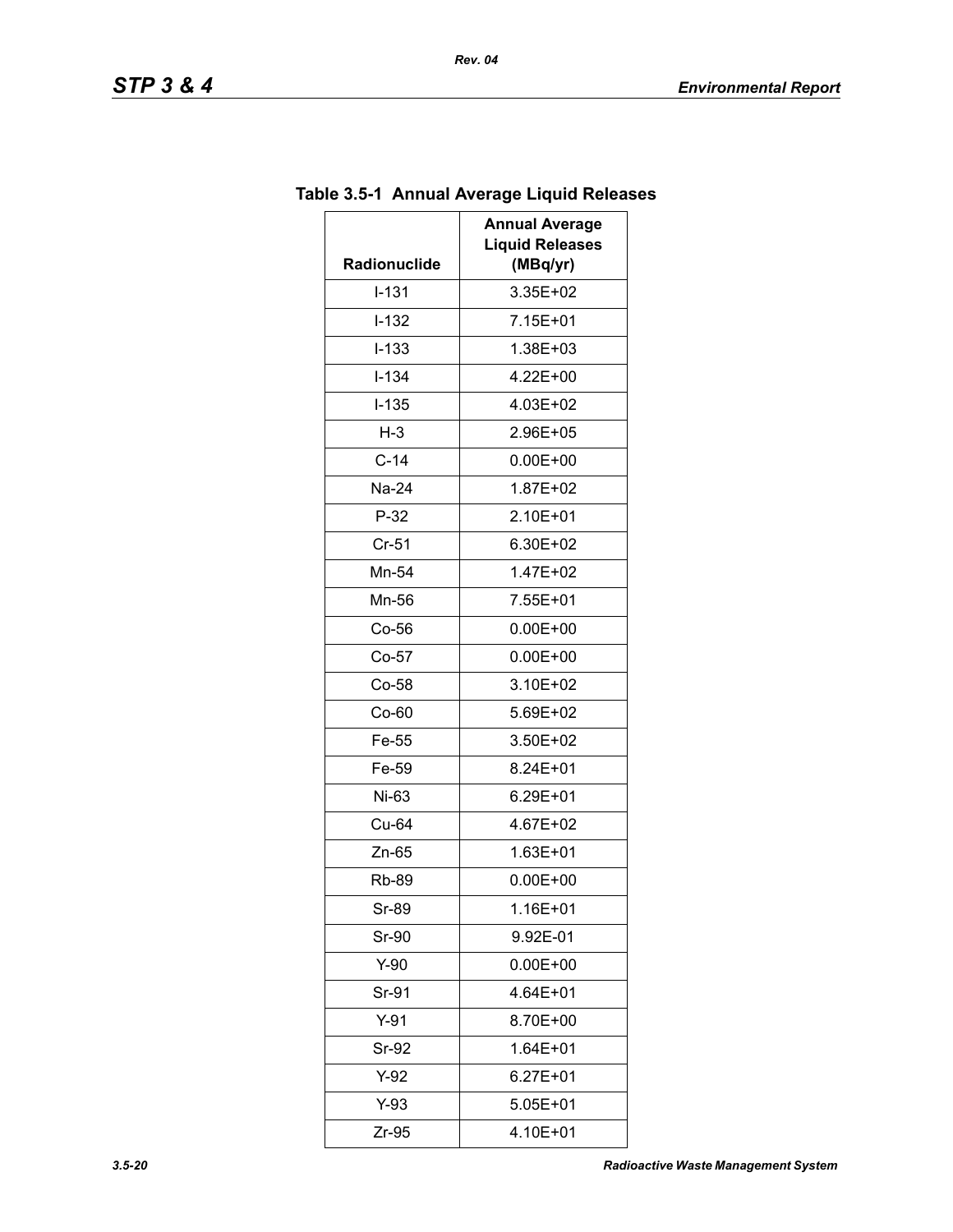| <b>STP</b> |  | D<br>œ |  |  |
|------------|--|--------|--|--|
|------------|--|--------|--|--|

| <b>Radionuclide</b> | <b>Annual Average</b><br><b>Liquid Releases</b><br>(MBq/yr) |
|---------------------|-------------------------------------------------------------|
| <b>Nb-95</b>        | 1.16E+01                                                    |
| Mo-99               | 9.66E+01                                                    |
| Tc-99m              | 2.10E+02                                                    |
| Ru-103              | $1.21E + 01$                                                |
| Rh-103m             | $0.00E + 00$                                                |
| <b>Ru-106</b>       | 3.29E+02                                                    |
| Rh-106              | $0.00E + 00$                                                |
| Ag-110m             | 4.44E+01                                                    |
| Sb-124              | $0.00E + 00$                                                |
| Te-129m             | $3.12E + 00$                                                |
| Te-131m             | 3.10E+00                                                    |
| Te-132              | 5.00E-01                                                    |
| Cs-134              | 4.18E+02                                                    |
| Cs-136              | 2.78E+01                                                    |
| Cs-137              | $6.57E + 02$                                                |
| Cs-138              | 2.96E-02                                                    |
| Ba-140              | 6.23E+01                                                    |
| La-140              | $0.00E + 00$                                                |
| Ce-141              | $1.10E + 01$                                                |
| Ce-144              | 1.44E+02                                                    |
| Pr-143              | 3.00E+00                                                    |
| Nd-147              | 7.40E-02                                                    |
| W-187               | 8.24E+00                                                    |
| Np-239              | 3.51E+02                                                    |

# **Table 3.5-1 Annual Average Liquid Releases (Continued)**

(FSAR Section 12.2, Table 12.2-22)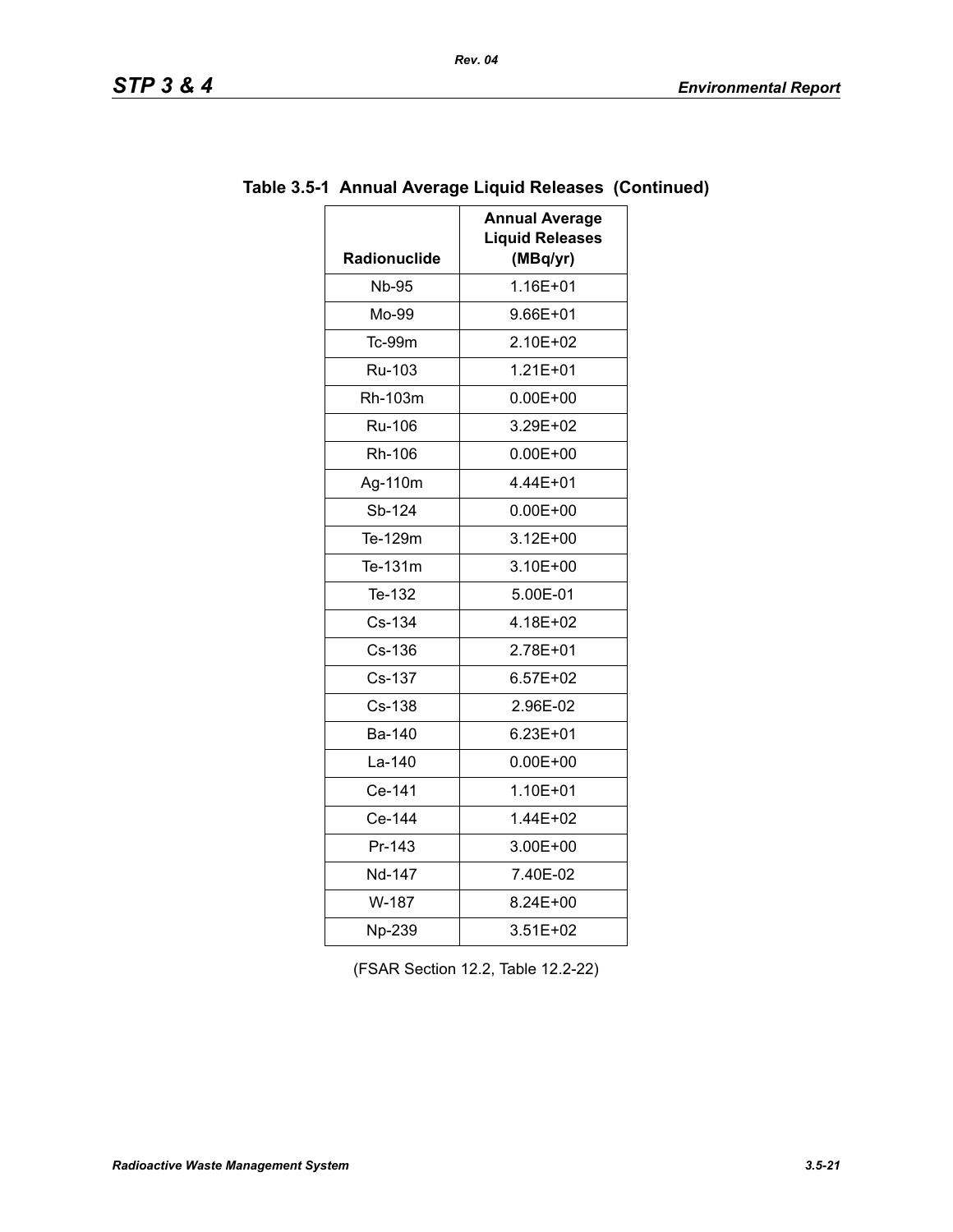|                     | <b>Annual Average</b><br><b>Gaseous Releases</b> |
|---------------------|--------------------------------------------------|
| <b>Radionuclide</b> | (MBq/yr)                                         |
| $Kr-83m$            | $3.1E + 01$                                      |
| $Kr-85m$            | 7.8E+05                                          |
| <b>Kr-85</b>        | $2.1E + 07$                                      |
| Kr-87               | $9.3E + 05$                                      |
| <b>Kr-88</b>        | $1.4E + 06$                                      |
| <b>Kr-89</b>        | 8.9E+06                                          |
| Kr-90               | $1.2E + 01$                                      |
| Xe-131m             | 1.9E+06                                          |
| Xe-133m             | $3.2E + 03$                                      |
| Xe-133              | 8.9E+07                                          |
| Xe-135m             | $1.5E + 07$                                      |
| Xe-135              | $1.7E + 07$                                      |
| Xe-137              | 1.9E+07                                          |
| Xe-138              | $1.6E + 07$                                      |
| Xe-139              | $1.5E + 01$                                      |
| $I - 131$           | 9.6E+03                                          |
| $I-132$             | $8.1E + 04$                                      |
| $I-133$             | $6.3E + 04$                                      |
| I-134               | 1.4E+05                                          |
| $I-135$             | 8.9E+04                                          |
| $H-3$               | $2.7E + 06$                                      |
| $C-14$              | $3.4E + 05$                                      |
| Na-24               | $1.5E + 02$                                      |
| $P-32$              | $3.4E + 01$                                      |
| Ar-41               | $2.5E + 05$                                      |
| $Cr-51$             | 1.3E+03                                          |
| Mn-54               | 2.0E+02                                          |
| Mn-56               | 1.3E+02                                          |
| Fe-55               | 2.4E+02                                          |
| Fe-59               | 3.0E+01                                          |
| $Co-58$             | 8.9E+01                                          |
| $Co-60$             | 4.8E+02                                          |
| Ni-63               | $2.4E - 01$                                      |
| Cu-64               | 3.7E+02                                          |
| Zn-65               | 4.1E+02                                          |

# **Table 3.5-2 Annual Average Gaseous Releases**

*Rev. 04*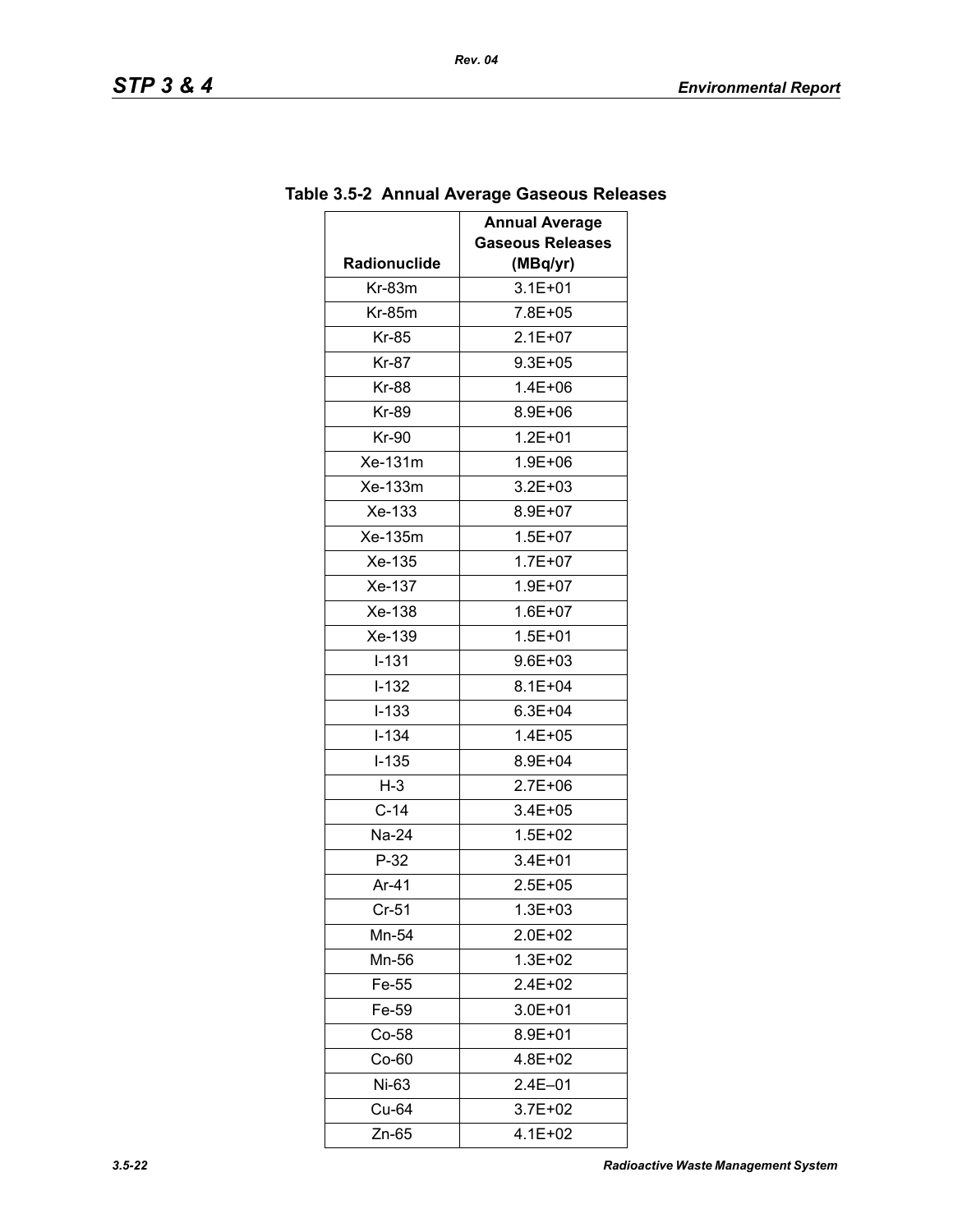|              | <b>Annual Average</b>   |
|--------------|-------------------------|
|              | <b>Gaseous Releases</b> |
| Radionuclide | (MBq/yr)                |
| <b>Rb-89</b> | $1.6E + 00$             |
| <b>Sr-89</b> | $2.1E + 02$             |
| Sr-90        | $2.6E + 00$             |
| $Y-90$       | $1.7E + 00$             |
| Sr-91        | $3.7E + 01$             |
| <b>Sr-92</b> | $2.9E + 01$             |
| $Y-91$       | $8.9E + 00$             |
| $Y-92$       | $2.3E + 01$             |
| $Y-93$       | $4.1E + 01$             |
| $Zr-95$      | $5.9E + 01$             |
| <b>Nb-95</b> | $3.1E + 02$             |
| Mo-99        | $2.2E + 03$             |
| $Tc-99m$     | $1.1E + 01$             |
| Ru-103       | $1.3E + 02$             |
| Rh-103m      | $4.1E + 00$             |
| Ru-106       | 7.0E-01                 |
| Rh-106       | 7.0E-01                 |
| Ag-110m      | 7.4E-02                 |
| Sb-124       | $6.7E + 00$             |
| Te-129m      | $8.1E + 00$             |
| Te-131m      | $2.8E + 00$             |
| Te-132       | $7.0E - 01$             |
| Cs-134       | $2.3E + 02$             |
| Cs-136       | $2.2E + 01$             |
| Cs-137       | $3.5E + 02$             |
| Cs-138       | $6.3E + 00$             |
| Ba-140       | $1.0E + 03$             |
| La-140       | $6.7E + 01$             |
| Ce-141       | 3.4E+02                 |
| Ce-144       | 7.0E-01                 |
| Pr-144       | 7.0E-01                 |
| W-187        | 7.0E+00                 |
| Np-239       | 4.4E+02                 |

### **Table 3.5-2 Annual Average Gaseous Releases (Continued)**

(FSAR Section 12.2, Table 12.2-20)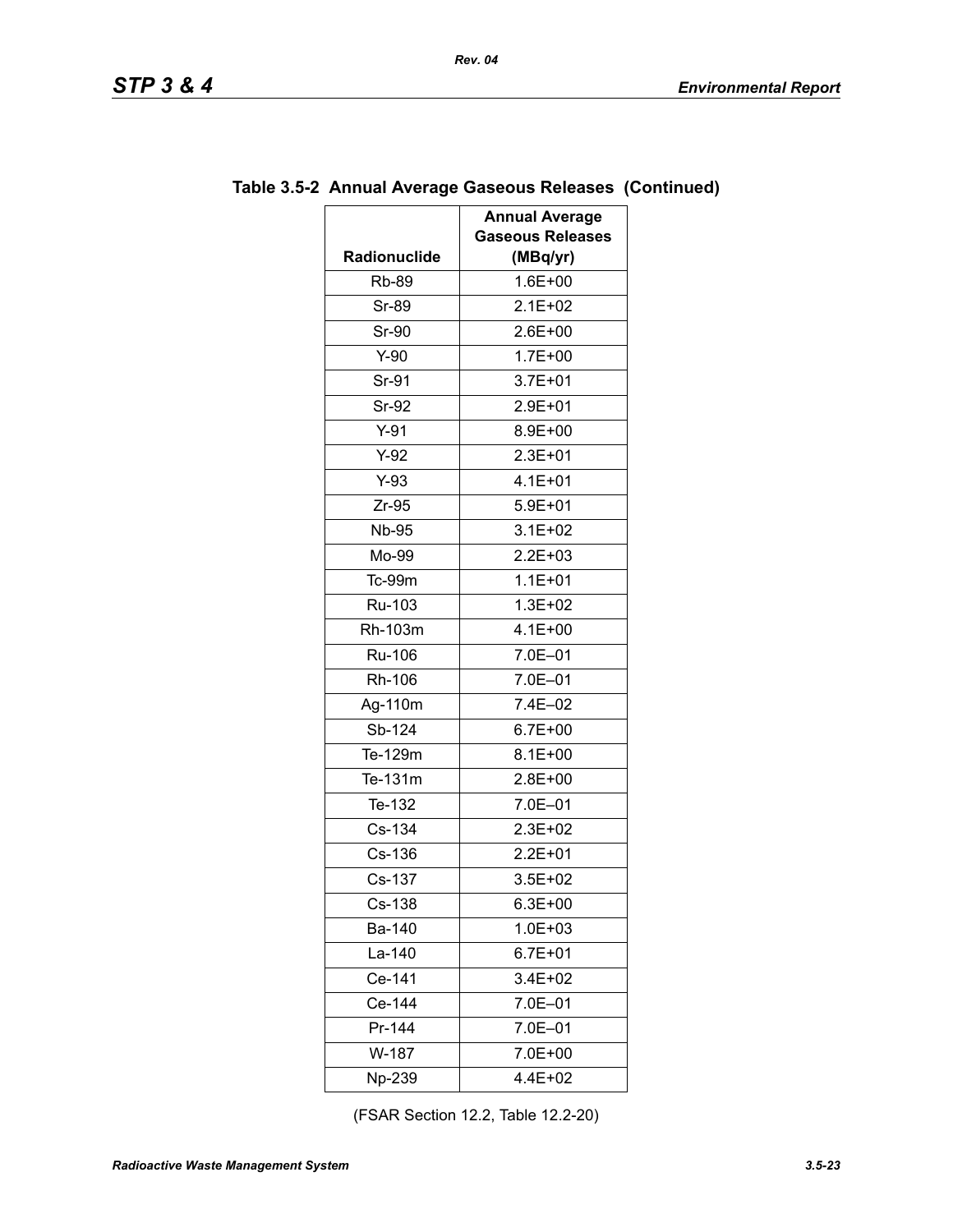| <b>Isotope</b> | <b>Decay Constant, 1/hours</b> | Source Term t = 30 min (MBq/s) |
|----------------|--------------------------------|--------------------------------|
| $Kr-83m$       | 3.73 E-01                      | $1.1E + 02$                    |
| $Kr-85m$       | 1.55 E-01                      | $2.0F + 02$                    |
| Kr-85          | 7.37 E-06                      | 8.9E-01                        |
| Kr-87          | 5.47 E-01                      | $5.6E + 02$                    |
| Kr-88          | 2.48 E-01                      | $6.3E + 02$                    |
| Kr-89          | 1.32 E+01                      | $6.3E + 00$                    |
| Xe-131m        | 2.41 E-03                      | 7.4E-01                        |
| $Xe-133m$      | 1.30 E-02                      | $1.1E + 01$                    |
| $Xe-133$       | 5.46 E-03                      | $3.1E + 02$                    |
| Xe-135m        | 2.72 E+00                      | $2.5E + 02$                    |
| Xe-135         | 7.56 E-02                      | $8.1E + 02$                    |
| Xe-137         | 1.08 E+01                      | $2.6E + 01$                    |
| Xe-138         | $2.93 E+00$                    | 7.8E+02                        |
|                | TOTAL                          | $3.7E + 03$                    |

**Table 3.5-3 Noble Gas Source Terms in Steam** 

(Reference 3.5-5, Table 11.1-1)

|  |  | Table 3.5-4 Iodine Radioisotopes in Reactor Water |  |  |  |
|--|--|---------------------------------------------------|--|--|--|
|--|--|---------------------------------------------------|--|--|--|

| <b>Isotope</b> | <b>Decay Constant, 1/hours</b> | <b>Concentration (MBq/g)</b> |
|----------------|--------------------------------|------------------------------|
| $I - 131$      | 3.59E-03                       | $5.9E-04$                    |
| $I-132$        | 3.03E-01                       | $5.2E-03$                    |
| $I - 133$      | 3.33E-02                       | $4.1E-03$                    |
| $I - 134$      | 7.91E-01                       | 8.9E-03                      |
| $I - 135$      | 1.05E-01                       | $5.6E-03$                    |

(Reference 3.5-5, Table 11.1-2)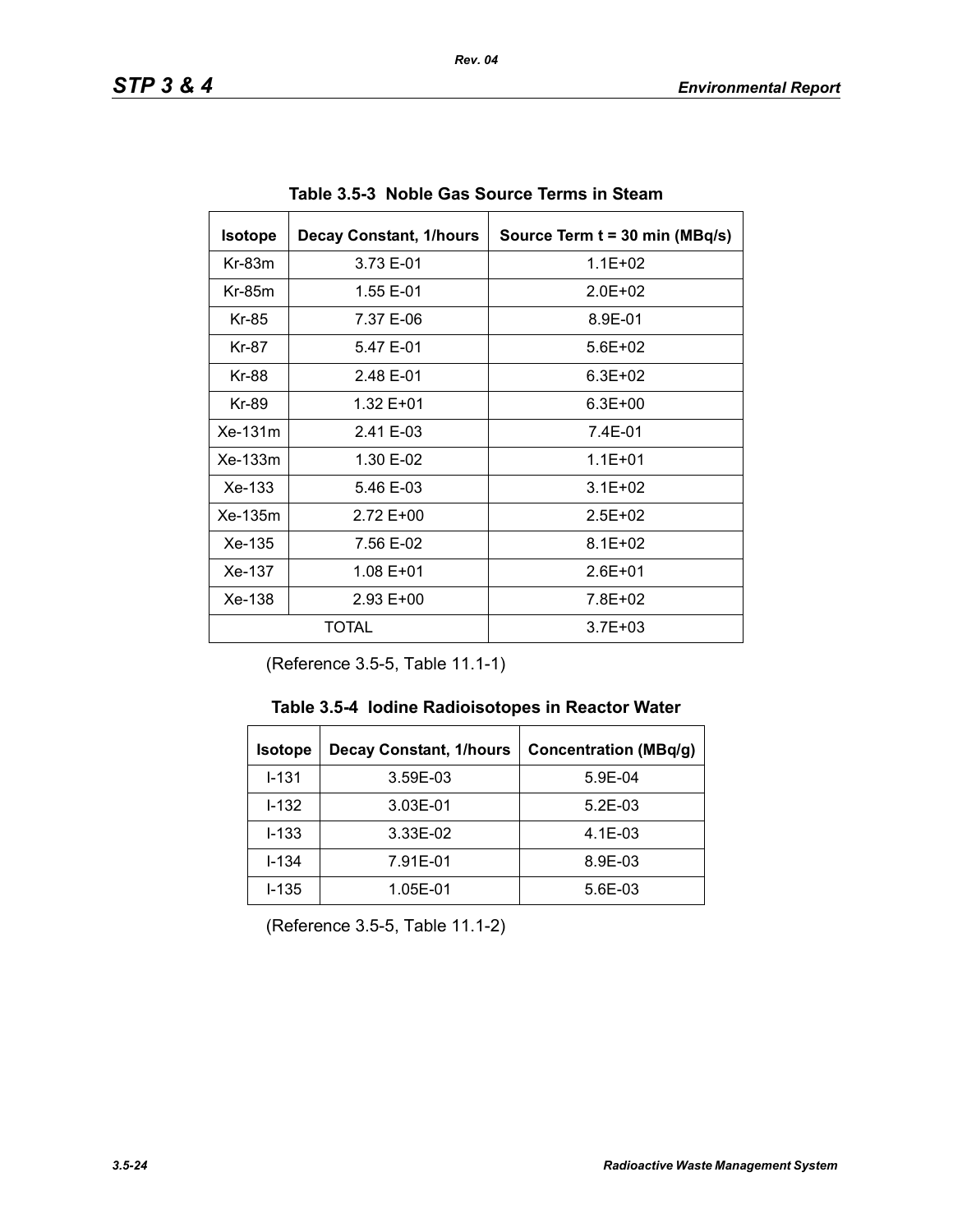| <b>Isotope</b> | <b>Decay Constant, 1/hours</b> | <b>Concentration (MBq/g)</b> |
|----------------|--------------------------------|------------------------------|
| <b>Rb-89</b>   | $2.74E + 00$                   | 7.8E-04                      |
| Sr-89          | 5.55E-04                       | 1.2E-05                      |
| Sr-90/Y-90     | 2.81E-06                       | 8.5E-07                      |
| Sr-91          | 7.31E-02                       | 5.2E-04                      |
| <b>Sr-92</b>   | 2.56E-01                       | 1.4E-03                      |
| $Y-91$         | 4.93E-04                       | 4.8E-06                      |
| $Y-92$         | 1.96E-01                       | 8.1E-04                      |
| $Y-93$         | 6.8E-02                        | $5.2E-04$                    |
| Zr-95/Nb-95    | 4.41E-04                       | 9.6E-07                      |
| Mo-99/Tc-99m   | 1.05E-02                       | 2.4E-04                      |
| Ru-103/Rh-103m | 7.29E-04                       | 2.4E-06                      |
| Ru-106/Rh-106  | 7.83E-05                       | 3.7E-07                      |
| Te-129m        | 8.65E-04                       | 4.8E-06                      |
| Te-131m        | 2.31E-02                       | $1.2E-05$                    |
| Te-132         | 8.89E-03                       | 1.2E-06                      |
| Cs-134         | 3.84E-05                       | 3.3E-06                      |
| Cs-136         | 2.22E-03                       | 2.2E-06                      |
| Cs-137         | 2.63E-06                       | 8.9E-06                      |
| Cs-138         | 1.29E+00                       | 1.5E-03                      |
| Ba-140/La-140  | 2.26E-03                       | 4.8E-05                      |
| Ce-141         | 8.88E-04                       | 3.7E-06                      |
| Ce-144/Pr-144  | 1.02E-04                       | 3.7E-07                      |
| Np-239         | 1.24E-02                       | 1.0E-03                      |

|  |  | Table 3.5-5 Nonvolatile Fission Products in Reactor Water |
|--|--|-----------------------------------------------------------|
|  |  |                                                           |

(Reference 3.5-5, Table 11-1-3)

NOTE: Nuclides shown as pairs are assumed to be in secular equilibrium. The parent decay constant and concentration are shown.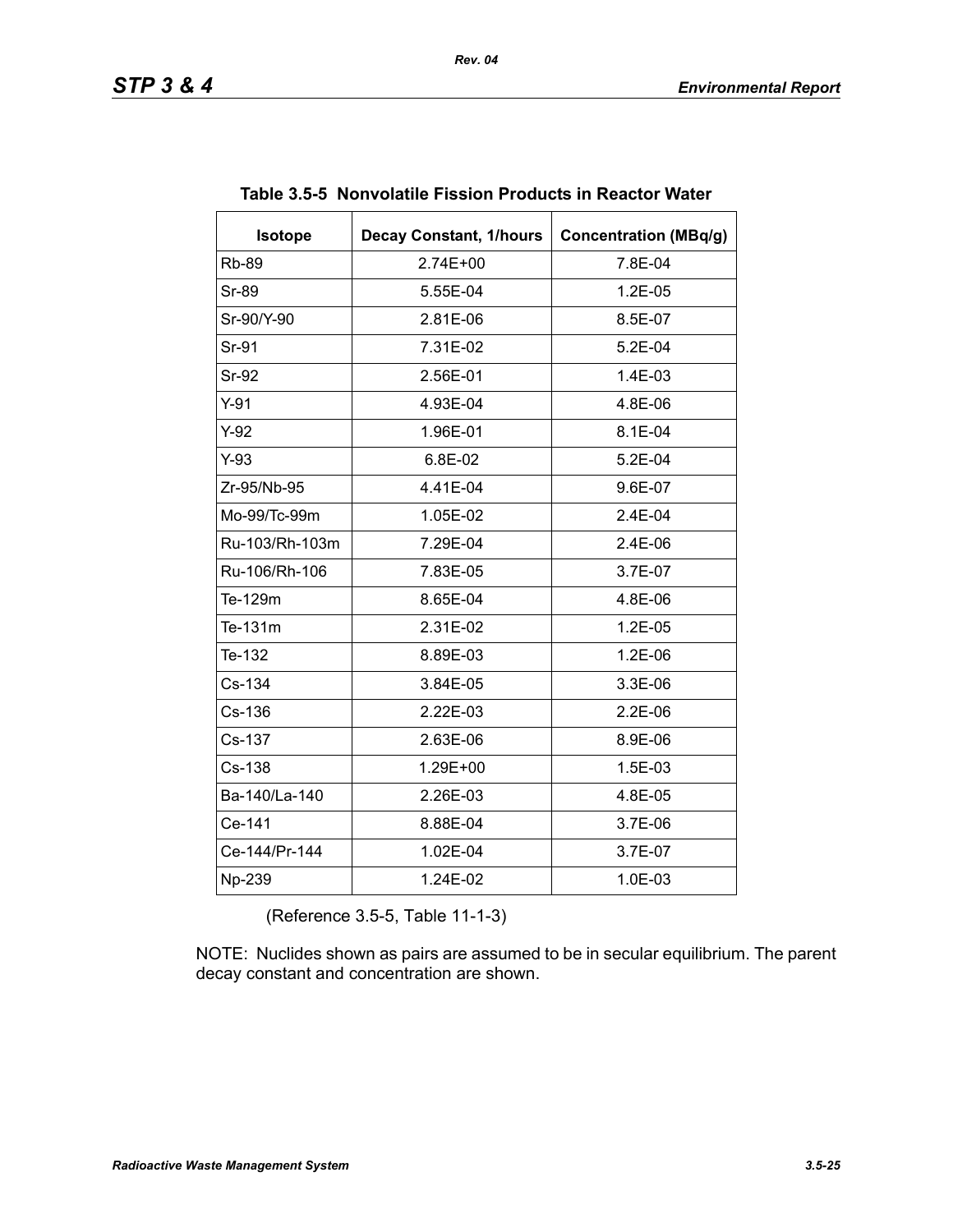|  | Table 3.5-6 Coolant Activation Products in Reactor Water and Steam |
|--|--------------------------------------------------------------------|
|--|--------------------------------------------------------------------|

| <b>Isotope</b> | <b>Half-Life</b> | <b>Steam Concentration</b><br>(MBq/q) | <b>Reactor Water</b><br><b>Concentration</b><br>(MBq/g) |
|----------------|------------------|---------------------------------------|---------------------------------------------------------|
| N-16           | 7.13 s           | 1.9E+00 [1]                           | $3.6E+00$ [2]                                           |

[1] Use 11 MBq/g for operation with hydrogen water chemistry

[2] Valid at core exit

(Reference 3.5-5, Table 11.1-4)

| <b>Isotope</b> | <b>Decay Constant, 1/hours</b> | <b>Concentration (MBq/g)</b> |
|----------------|--------------------------------|------------------------------|
| Na-24          | 4.63E-02                       | 1.3E-03                      |
| $P-32$         | 2.02E-03                       | 2.4E-05                      |
| $Cr-51$        | 1.04E-03                       | 7.4E-04                      |
| Mn-54          | 9.53E-05                       | 8.5E-06                      |
| Mn-56          | 2.69E-01                       | 6.7E-03                      |
| Co-58          | 4.05E-04                       | 2.4E-05                      |
| $Co-60$        | 1.50E-05                       | 4.8E-05                      |
| Fe-55          | 3.04E-05                       | $1.2E - 04$                  |
| Fe-59          | 6.33E-04                       | 3.7E-06                      |
| Ni-63          | 7.90E-07                       | $1.2E - 04$                  |
| Cu-64          | 5.42E-02                       | 3.7E-03                      |
| $Zn-65$        | 1.18E-04                       | $2.4E-0.5$                   |
| Ag-110m        | 1.16E-04                       | 1.2E-07                      |
| W-187          | 2.90E-02                       | 3.7E-05                      |

**Table 3.5-7 Non-Coolant Activation Products in Reactor Water** 

(Reference 3.5-5, Table 11.1-5)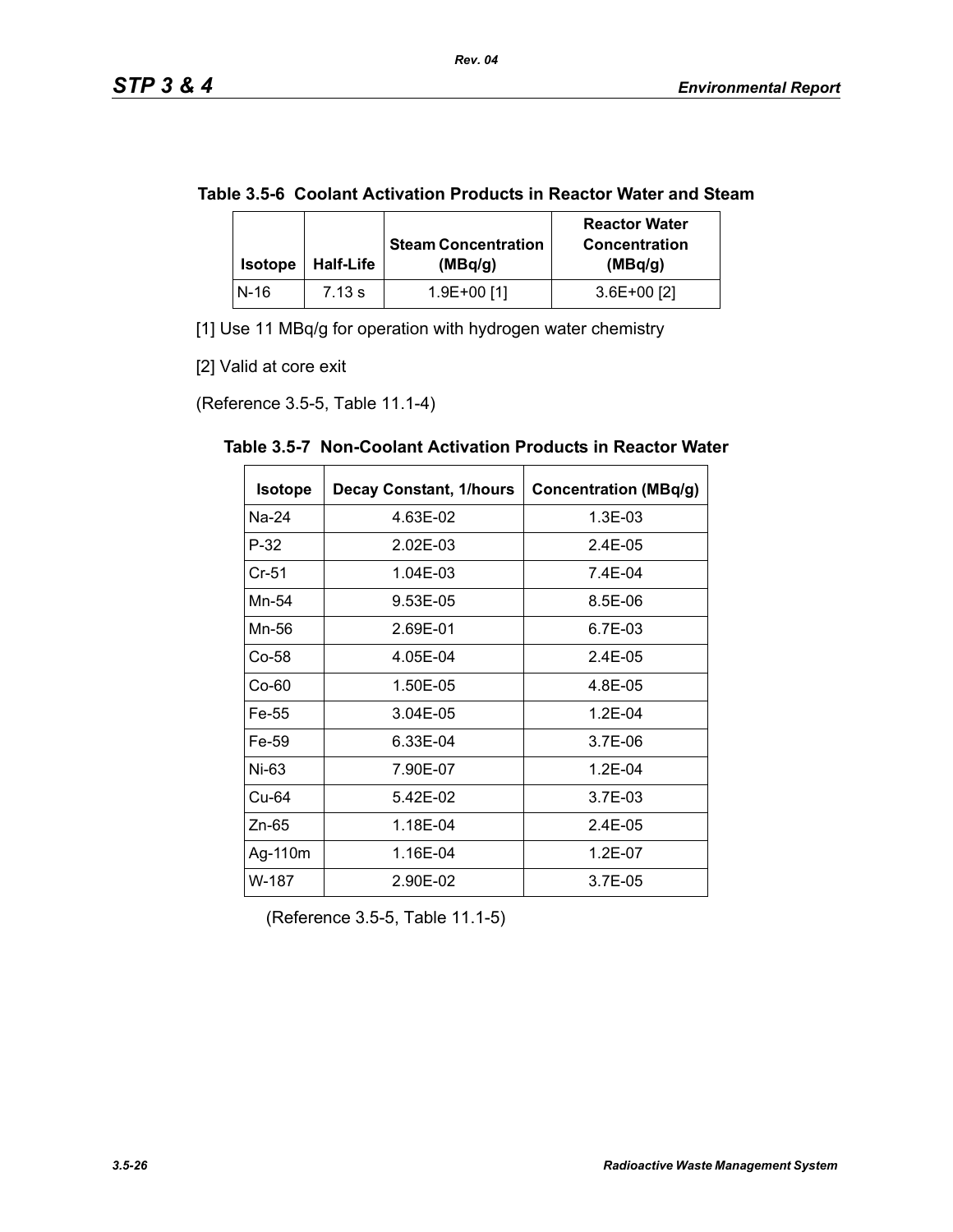### **Table 3.5-8 Capability of Liquid Radwaste Subsystems to Process Expected Wastes [1]**

*Rev. 04*

| <b>Subsyste</b><br>m | <b>Process</b><br>Rate | <b>Maximum Process</b><br>Capacity [6] | <b>Normal Waste</b><br><b>Generation Rate</b> | <b>Maximum Daily</b><br><b>Generation Rate</b> |
|----------------------|------------------------|----------------------------------------|-----------------------------------------------|------------------------------------------------|
| <b>LCW</b> [2]       | 34 $m^3/h$             | 653 $m^3$ /day                         | 55 $m^3$ /day                                 | 615 $m^3$ /day                                 |
| <b>HCW</b> [3]       | 34 $m^3/h$             | 653 $m^3$ /day                         | 15 $m^3$ /day                                 | 65 $m^3$ /day                                  |
| DW [4]               | 34 $m^3/h$             | 653 $m^3$ /day                         | 4 $m^3$ /day                                  | 12 $m^3$ /day                                  |
| CW [5]               | 4 $m^3/h$              | 192 $m^3$ /day                         | 2 $m^3$ /day                                  | 2 $m^3$ /day                                   |

[1] FSAR Table 11.2-2

[2] LCW – low conductivity waste

[3] HCW – high conductivity waste

[4] DW – detergent waste

[5] CW – Chemical Waste

[6] For one day only

| <b>Halogens</b> |              | <b>Soluble Fission</b><br><b>Products</b> |              | <b>Insoluble Fission</b><br><b>Products</b> |              |                | <b>Activation Products</b> |  |
|-----------------|--------------|-------------------------------------------|--------------|---------------------------------------------|--------------|----------------|----------------------------|--|
| <b>Isotope</b>  | <b>MBq</b>   | <b>Isotope</b>                            | <b>MBq</b>   | <b>Isotope</b>                              | <b>MBq</b>   | <b>Isotope</b> | <b>MBq</b>                 |  |
| $I-131$         | 7.38E+07     | <b>Rb-89</b>                              | 1.37E+05     | $Y-91$                                      | 1.78E+06     | Na-24          | 2.44E+07                   |  |
| $I-132$         | 1.50E+07     | <b>Sr-89</b>                              | 4.59E+06     | $Y-92$                                      | 3.58E+06     | $P-32$         | $6.41E + 06$               |  |
| $I-133$         | 1.08E+08     | Sr-90                                     | 3.58E+05     | $Y-93$                                      | $6.62E + 06$ | $Cr-51$        | 2.44E+08                   |  |
| $I - 134$       | $9.86E + 06$ | $Y-90$                                    | 3.58E+05     | $Zr-95$                                     | 3.60E+05     | Mn-54          | 3.49E+06                   |  |
| $I - 135$       | 4.67E+07     | Sr-91                                     | $6.18E + 06$ | <b>Nb-95</b>                                | 3.60E+05     | Mn-56          | 2.16E+07                   |  |
|                 |              | Sr-92                                     | 4.75E+06     | Ru-103                                      | 8.42E+05     | Co-58          | $9.14E + 06$               |  |
|                 |              | Mo-99                                     | 1.97E+07     | Rh-103M                                     | 8.42E+05     | $Co-60$        | 2.01E+07                   |  |
|                 |              | <b>Tc-99M</b>                             | 1.97E+07     | Ru-106                                      | $1.51E + 05$ | Fe-55          | 2.63E+07                   |  |
|                 |              | Te-129M                                   | 1.64E+06     | Rh-106                                      | $1.51E + 05$ | Fe-59          | 1.33E+06                   |  |
|                 |              | Te-131M                                   | 4.51E+05     | La-140                                      | 1.22E+07     | $Ni-63$        | 5.06E+07                   |  |
|                 |              | Te-132                                    | 1.15E+06     | Ce-141                                      | 1.25E+06     | Cu-64          | 5.93E+07                   |  |
|                 |              | Cs-134                                    | 7.54E+05     | Ce-144                                      | 1.50E+05     | $Zn-65$        | $9.81E + 06$               |  |
|                 |              | Cs-136                                    | $3.13E + 05$ | Pr-143                                      | 1.50E+05     | Ag-110M        | 4.91E+04                   |  |
|                 |              | $Cs-137$                                  | $2.08E + 06$ |                                             |              | W-187          | $1.11E + 06$               |  |
|                 |              | Cs-138                                    | $1.01E + 06$ |                                             |              |                |                            |  |
|                 |              | Ba-140                                    | 1.22E+07     |                                             |              |                |                            |  |
|                 |              | Np-239                                    | 6.99E+07     |                                             |              |                |                            |  |

#### **Table 3.5-9 Solid Radwaste Component Inventories [1]**

[1] Sum total of inventories from CUW (Reactor Water Cleanup System) Backwash Receiving Tank, CF (Condensate Filtration) Backwash Receiving Tank, Phase Separator, Spent Resin Storage Tank, Liquid Waste (LW) Backwash Receiving Tank (FSAR Section 12.2, Tables 12.2-15a-d & 12.2-15l)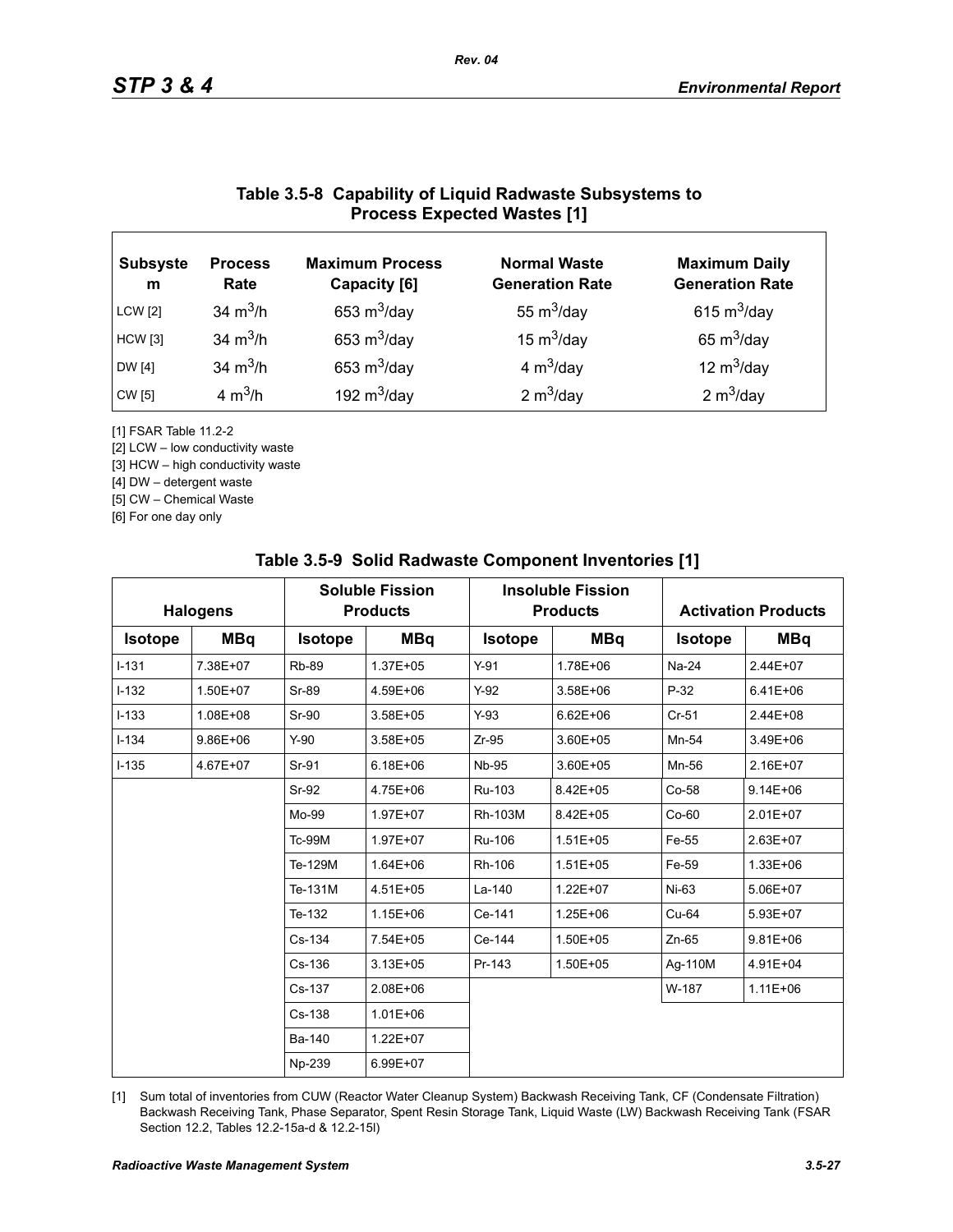| e 3.5-10 ESUMALES OF EXPECTED AMMALE DTY SONG WAS |                                        |  |  |  |
|---------------------------------------------------|----------------------------------------|--|--|--|
| <b>Dry Waste Source</b>                           | Volume Generation (m <sup>3</sup> /yr) |  |  |  |
| <b>Combustible Waste</b>                          | 225                                    |  |  |  |
| Compactable Waste                                 | 38                                     |  |  |  |
| <b>Other Waste</b>                                | 100                                    |  |  |  |

# **Table 3.5-10 Estimates of Expected Annual "Dry" Solid Wastes**

*Rev. 04*

(FSAR Section 11.4, Table 11.4-2)

#### **Table 3.5-11 Expected Waste Volume Generated Annually by Each "Wet" Solid Waste Source and Tank Capacities**

| <b>Wet Waste Source</b>        | Volume Generation (m <sup>3</sup> /yr) [1] |
|--------------------------------|--------------------------------------------|
| CUW F/D Sludge                 | 4.7                                        |
| FPC F/D Sludge                 | 1.8                                        |
| Condensate Filter sludge       | 4.6                                        |
| <b>LCW Filter Sludge</b>       | 0.6                                        |
| <b>HCW Filter Sludge</b>       | 3.8                                        |
| Condensate Demineralizer resin | 18.0                                       |
| <b>LCW Demineralizer Resin</b> | 1.8                                        |
| <b>HCW Demineralizer Resin</b> | 1.8                                        |
| <b>HCW RO Reject</b>           | 73.0                                       |

CUW F/D – Reactor Water Cleanup filter demineralizer FPC F/D – Fuel Pool Cooling and Cleanup filter demineralizer [1] FSAR 11.4, Table 11.4-1

| <b>Waste Type</b>  | Shipped Volume (m <sup>3</sup> /yr) |
|--------------------|-------------------------------------|
| Combustible Waste  | 225                                 |
| Compressible Waste | 38                                  |
| Resins and Sludges | 110                                 |
| <b>Other Waste</b> | 100                                 |
| <b>Mixed Waste</b> | 0.5                                 |

From FSAR Section 11.4 (Table 11.4-3)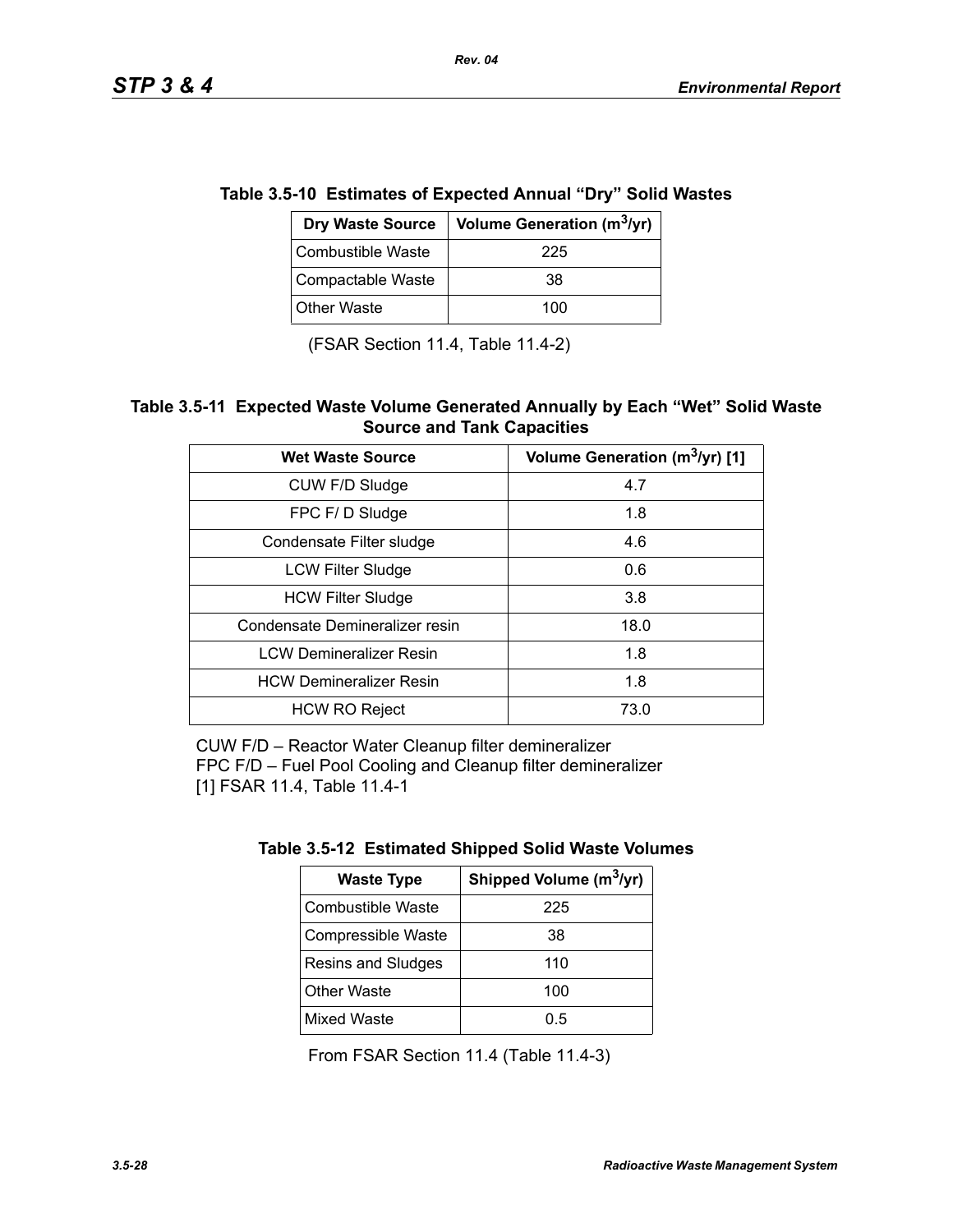

*STP 3 & 4*